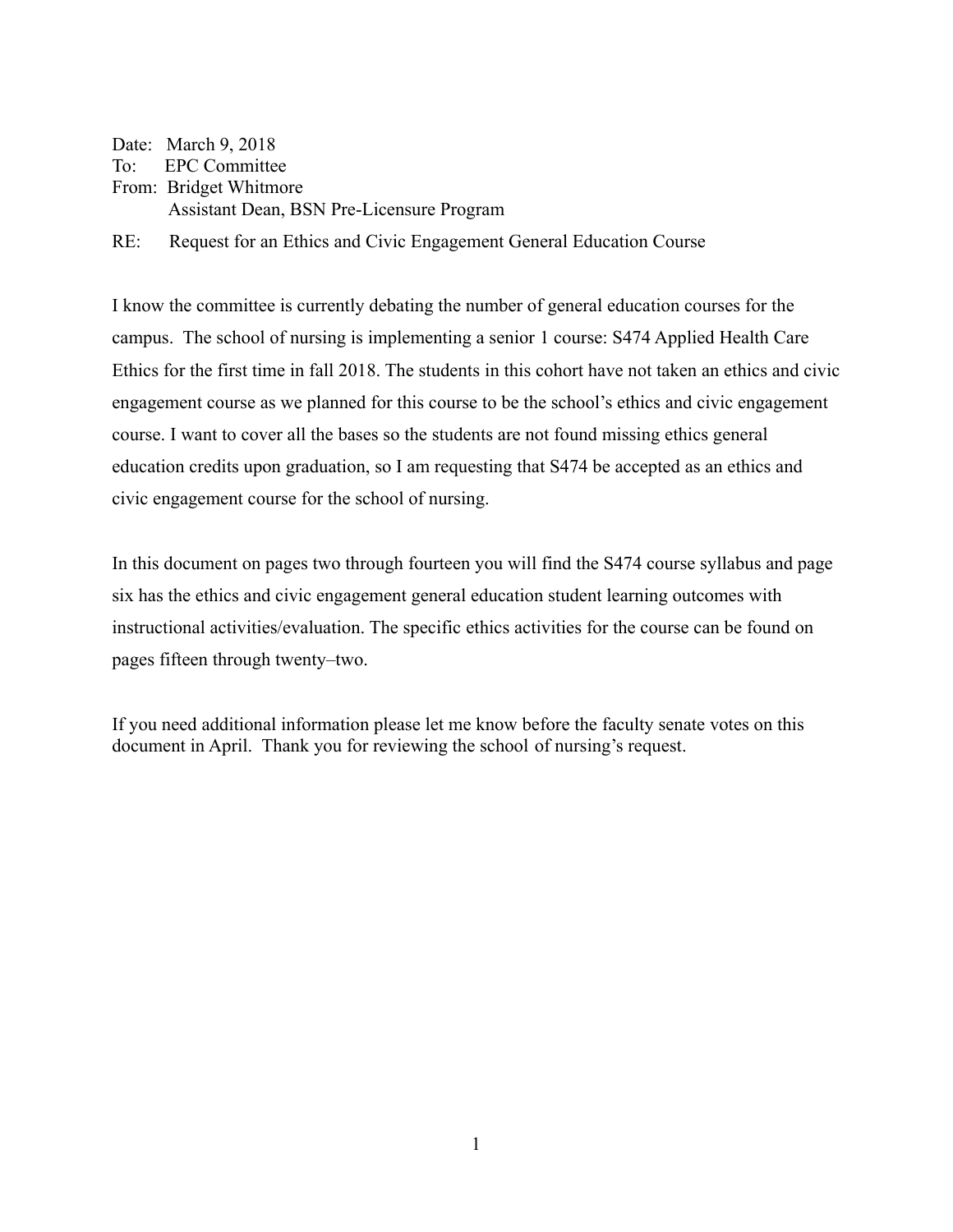

# **SCHOOL OF NURSING**

# **Applied Health Care Ethics**

**S474**

# **Fall 2018**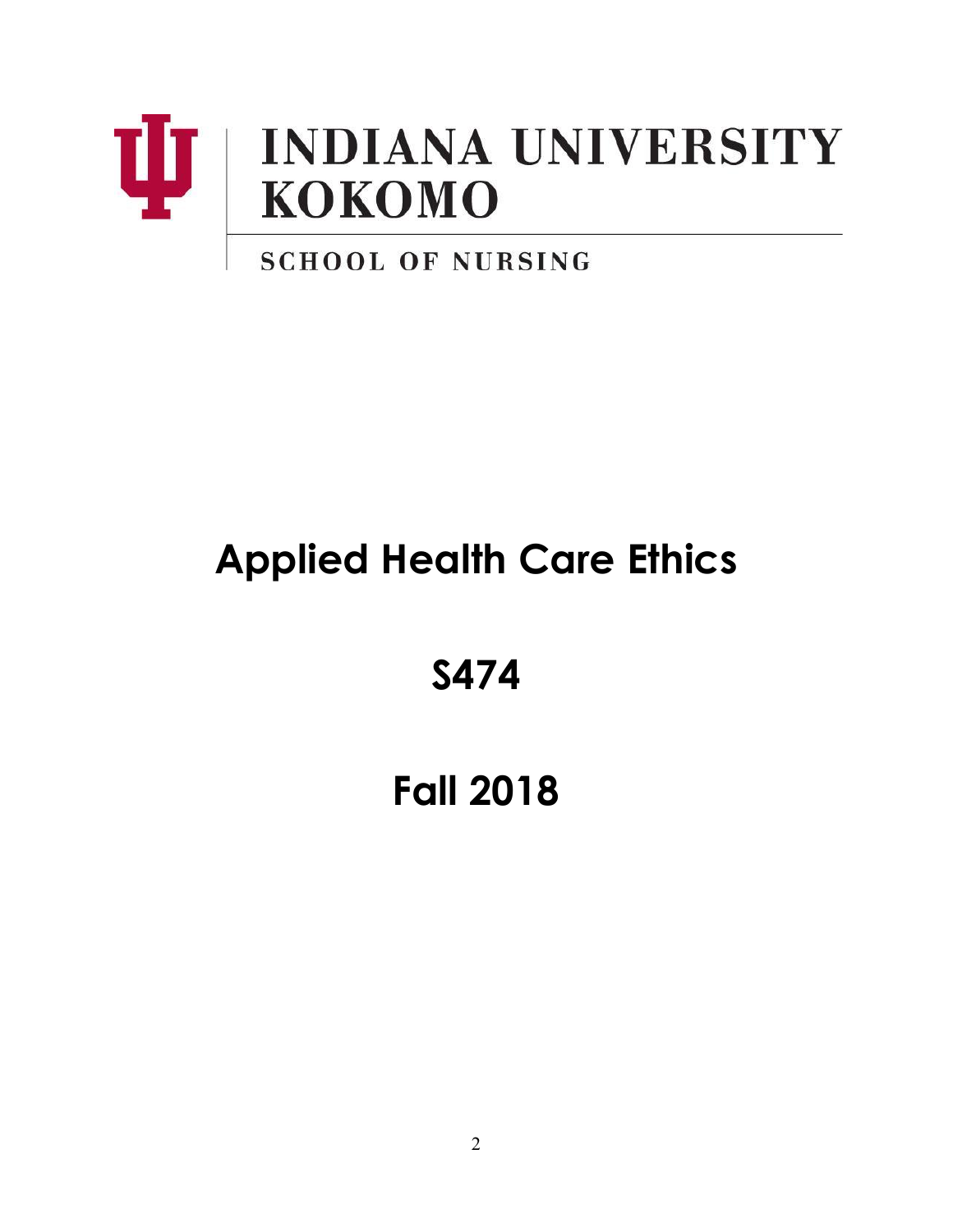# **INDIANA UNIVERSITY KOKOMO SCHOOL OF NURSING Course Syllabus Fall 2018**

|                                | <b>Number and Title:</b> S474 Applied Health Care Ethics                                                 |
|--------------------------------|----------------------------------------------------------------------------------------------------------|
| Credit Hours:                  | 3 credit hours                                                                                           |
| Contact Hours:<br>Placement in | 45 hours didactic                                                                                        |
| Curriculum:                    | Senior Year, Semester 1                                                                                  |
| Prerequisite<br><b>Courses</b> | Successful completion of Junior 2 courses                                                                |
| Co requisite<br>Courses:       | none                                                                                                     |
| Faculty:                       | Amanda R. Leffler<br>Office: KE 316<br>Cell Phone: 765-860-6101 (call or text)<br>Email: leffler@iuk.edu |

**Course Description:** This course is designed to introduce the student to major ethical theory, principles, and models for the recognition, analysis, and resolution of ethical dilemmas in health-care practice.

On rare occasion, in an urgent situation related to a class/clinical that should be in session but the instructor is not there and you are unable to reach the course instructor, and the nursing office (765-455-9288) is closed, you may find it necessary to call Pre-Licensure Assistant Dean Bridget Whitmore (765-) or Interim Dean Mary Bourke (317-358-3628). You should not; however, use these numbers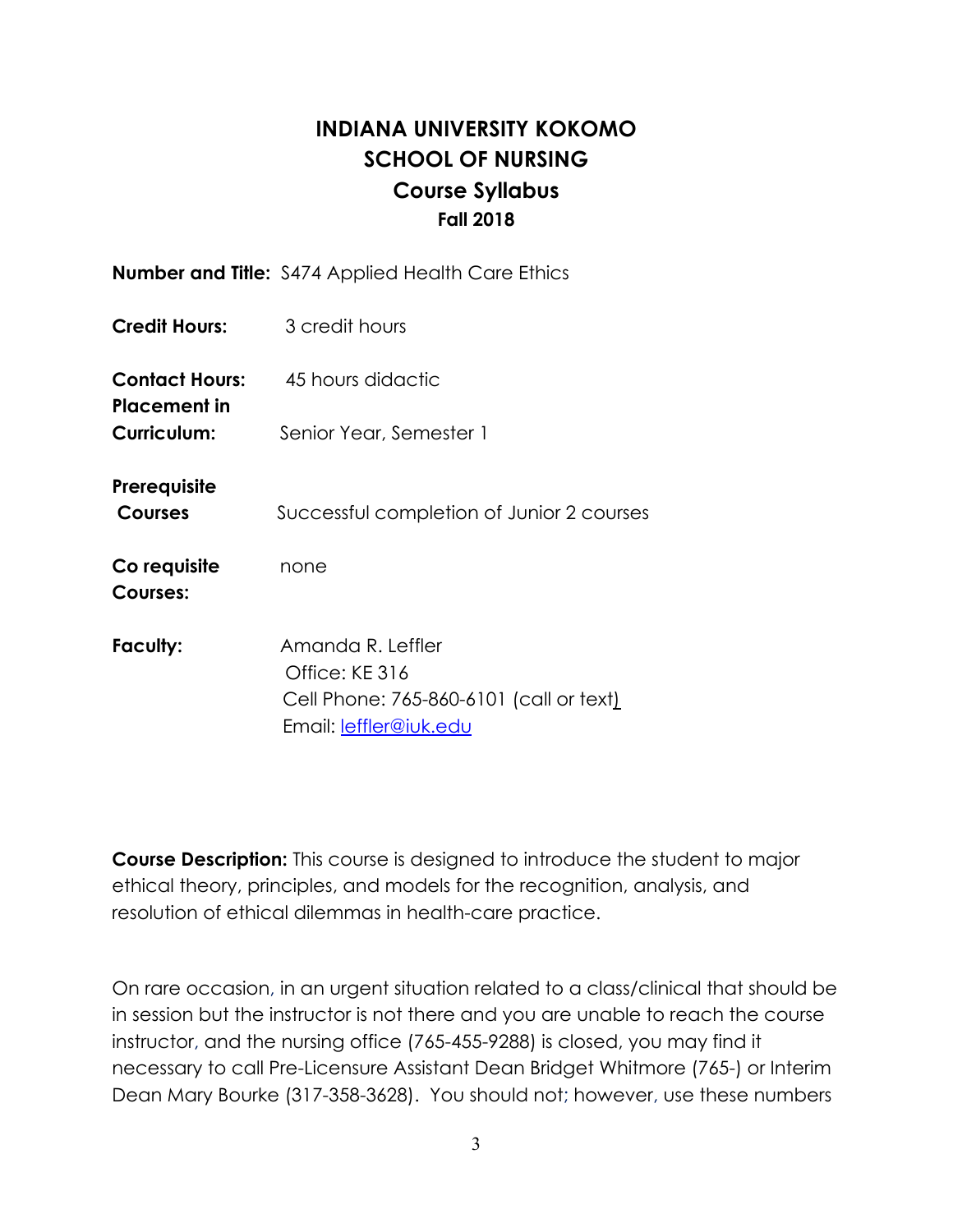to leave a message for another instructor or to determine whether you should come to class/clinical due to bad weather or illness as these are individual, not school, decisions.

## BSN Program Student Learning Outcomes (SLO) and ESSENTIALS

#### **BSN Program SLO 1: A critical thinker who demonstrates intellectual curiosity and uses evidence as a basis for clinical reasoning and decision making.**

Essential I: Liberal Education for Baccalaureate Generalist Nursing Practice. A solid base in liberal education provides the cornerstone for the practice and education of nurses.

Essential III: Scholarship for Evidence Based Practice.

Professional nursing practice is grounded in the translation of current evidence into one's practice.

#### **BSN Program SLO 2: A culturally sensitive person who provides holistic, patient centered nursing care for individuals, families, and communities.**

Essential IX: Baccalaureate Generalist Nursing Practice. The baccalaureategraduate nurse is prepared to practice with patients, including individuals, families, groups, communities, and populations across the lifespan and across the continuum of healthcare environments.

Essential VII: Clinical Prevention and Population Health. Health promotion and disease prevention at the individual and population level are necessary

to improve population health and are important components of baccalaureate generalist nursing practice.

**BSN Program SLO 3: A knowledgeable care coordinator who facilitates access to resources across the continuum of health care environments in order to meet the evolving health care needs of individuals, families, communities, and populations.**

Essential VII: Clinical Prevention and Population Health.

Health promotion and disease prevention at the individual and population level are necessary to improve population health and are important components of baccalaureate generalist nursing practice.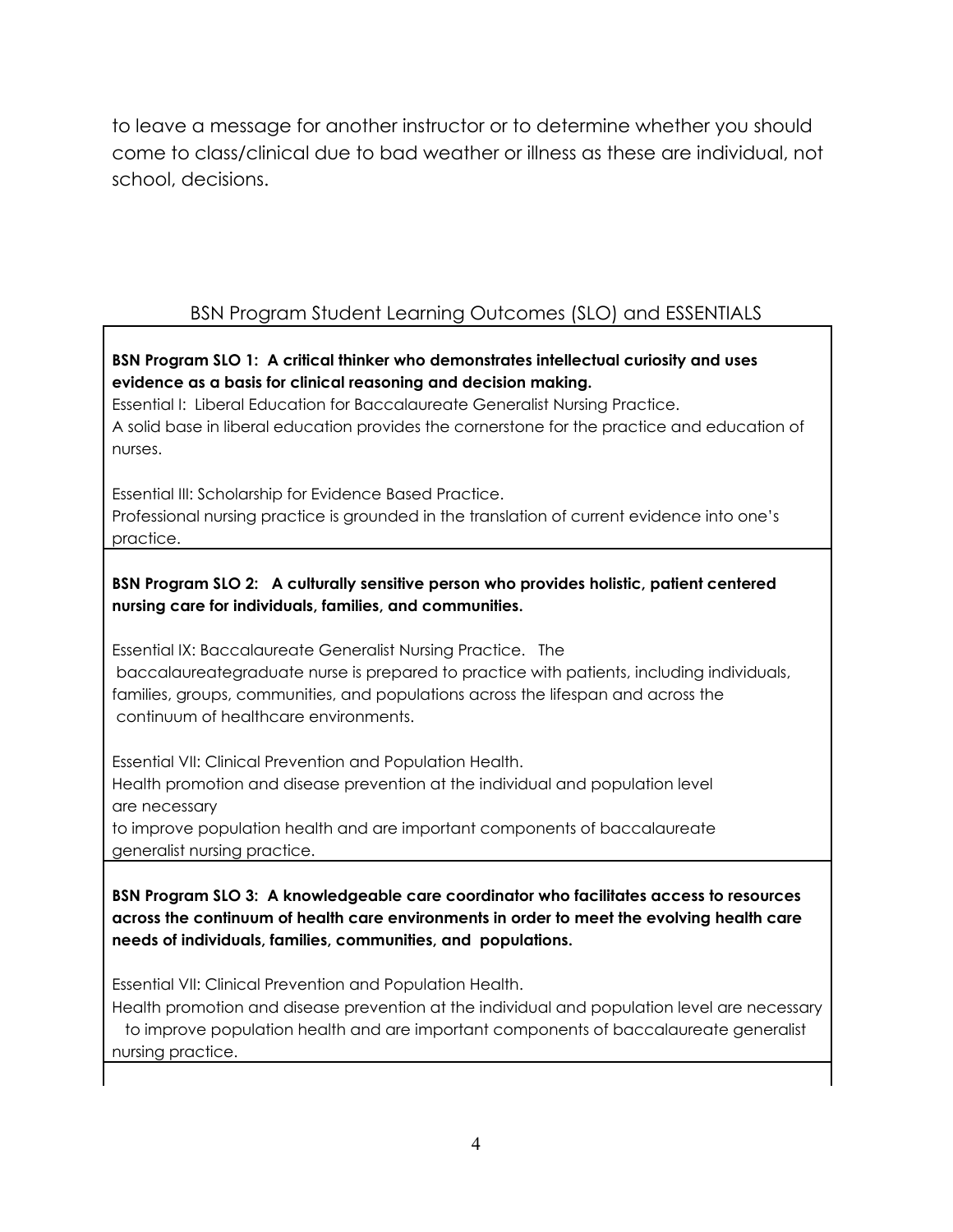**BSN Program SLO 4: An individual who understands and considers the impact of health care policy, finance, and regulatory environments on care delivery**

Essential V: Health Care Policy, Finance, and Regulatory Environments. Healthcare policies, including financial and regulatory, directly influence the nature and functioning of the health care system and thereby are important considerations in professional nursing practice.

**BSN Program SLO 5: An individual who embodies the professional identity of the nurse and who translates the inherent values of the nursing profession into the ethical and legal practice of nursing.**

Essential VIII: Professionalism and Professional Values.

Professionalism and the inherent values of altruism, autonomy, human dignity, integrity and so cial justice are fundamental to the discipline of nursing.

#### **BSN Program SLO 6: An effective communicator who collaborates with inter professional team members, patients, and their support systems for improved health outcomes**

Essential VI: Interprofessional Communication and Collaboration for improving patient health outcomes.

Communication and collaboration among healthcare professionals are critical to delivering high quality and safe patient care.

#### **BSN Program SLO 7: A competent care provider who is prepared to practice in the full capacity of the professional nurse role in diverse health care environments**

Essential IX: Baccalaureate Generalist Nursing Practice.

The baccalaureategraduate nurse is prepared to practice with patients, including individuals, families, groups, communities, and populations across the lifespan and across the continuum of healthcare environments.

The baccalaureate graduate understands and respects the variations of care, the increased complexity, and the increased use of healthcare resources inherent in caring for patients.

**BSN Program SLO 8: An accountable leader and manager who applies principles of systems and organizational processes and balances resources to promote quality care and patient safety.**

Essential II: Basic Organizational and Systems Leadership for Quality Care and Patient Safety. Knowledge and skills in leadership, quality improvement, and patient safety are necessary to provide high quality health care.

**BSN Program SLO 9: An individual who embraces and employs innovations in information management and technology in the delivery of quality patient care.**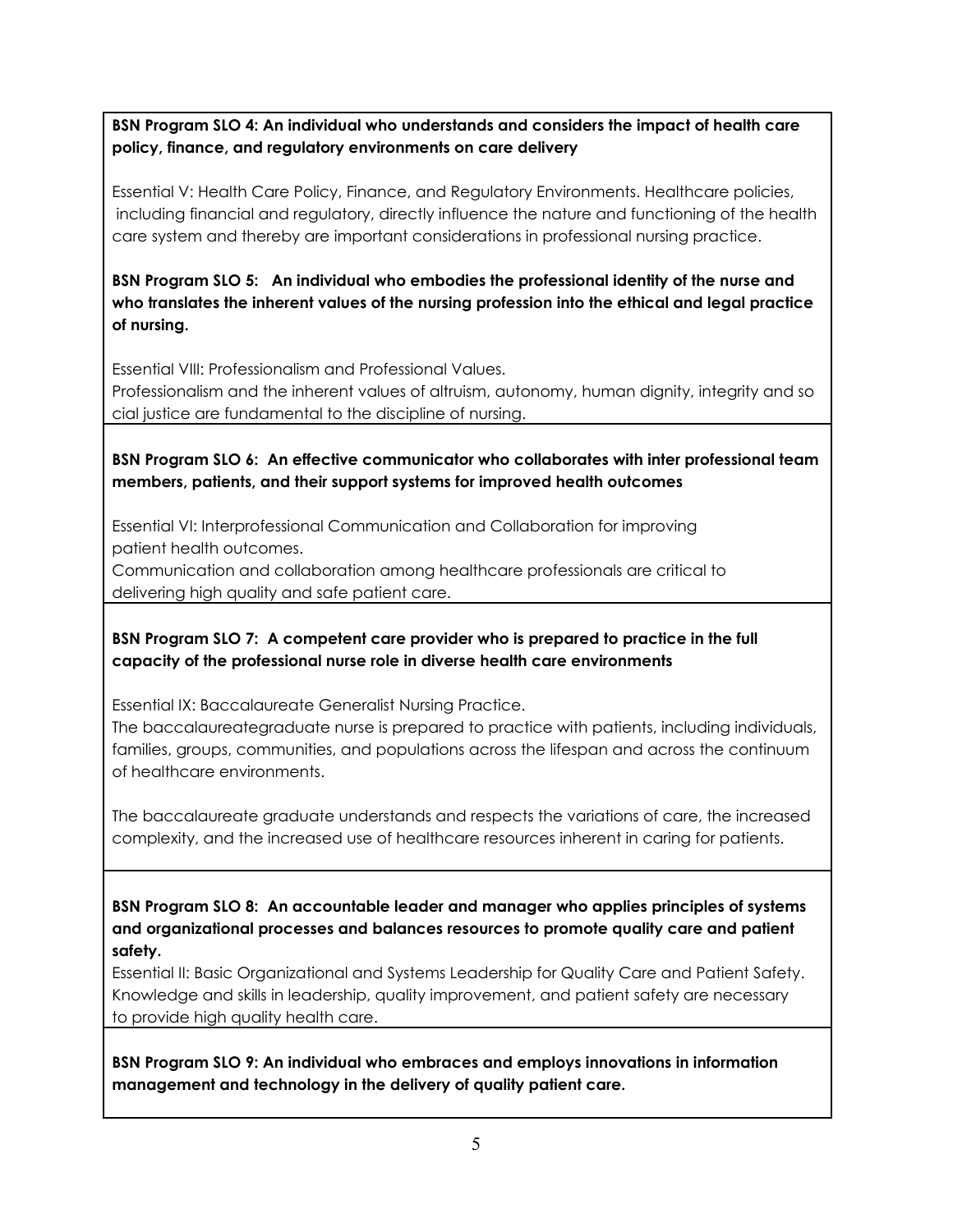Essential IV: Information Management and Application of Patient Care Technology. Knowledge and skills in information management and patient care technology are critical in t he delivery of quality patient care.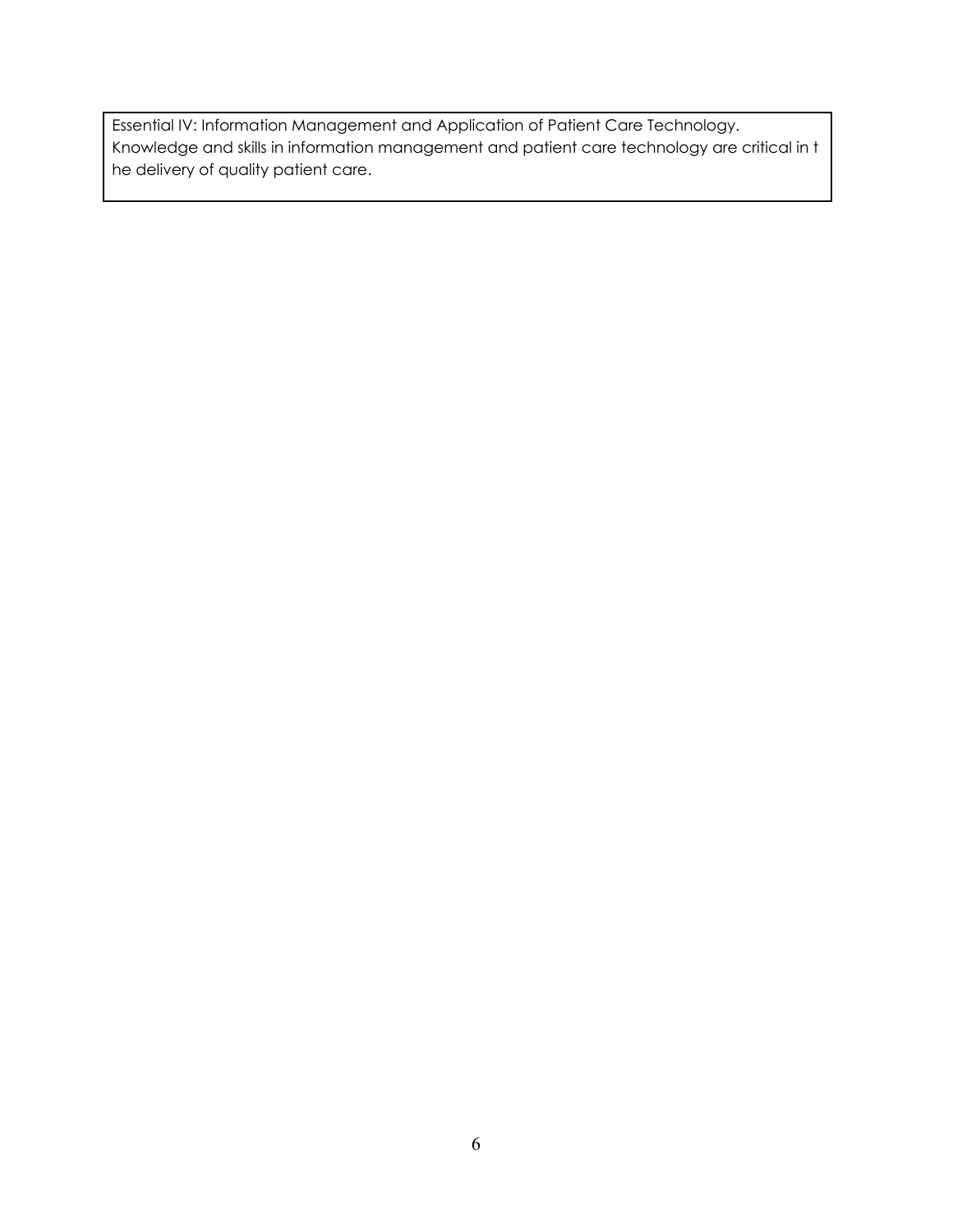## **Ethics and Civic Engagement/General Education Outcomes**

Outcome 1 : Students will identify the key elements and approaches to ethical situations and issues & Outcome 2: Students will identify the benefits of making informed judgements with regards to individual and group conduct

| Outcome 1:<br>Component 1:<br>Students will discuss ethical decision<br>making processes with an emphasis<br>on stakeholders<br>Outcome 2:<br>Component 1:<br>Students will articulate personal and<br>group responsibilities | Discussion: Students will engage in active discussions to different ethical scenarios, and respond<br>to the questions (questions may vary depending on the desired outcome for each scenario).<br>Students will utilize the Four Topic Method for Analysis of Clinical Ethics Cases to make informed<br>decisions, allow for compare, & contrast alternative responses.<br>Sample Questions:<br>Identify some of your own prejudices.<br>2. Discuss the needs of the identified patient in each scenario.<br>What ethical issues are you (the nurse) struggling with as you prepare to provide care?<br>3. |
|-------------------------------------------------------------------------------------------------------------------------------------------------------------------------------------------------------------------------------|-------------------------------------------------------------------------------------------------------------------------------------------------------------------------------------------------------------------------------------------------------------------------------------------------------------------------------------------------------------------------------------------------------------------------------------------------------------------------------------------------------------------------------------------------------------------------------------------------------------|
| Component 2:<br>Students will compare/contrast<br>alternative responses to ethical<br>situations                                                                                                                              | *See attachment for sample scenarios to facilitate learning & Rubric for in-class activity, students will<br>turn in remarks/supporting evidence                                                                                                                                                                                                                                                                                                                                                                                                                                                            |
|                                                                                                                                                                                                                               | Outcome 1: Students will identify the key elements and approaches to ethical situations and issues                                                                                                                                                                                                                                                                                                                                                                                                                                                                                                          |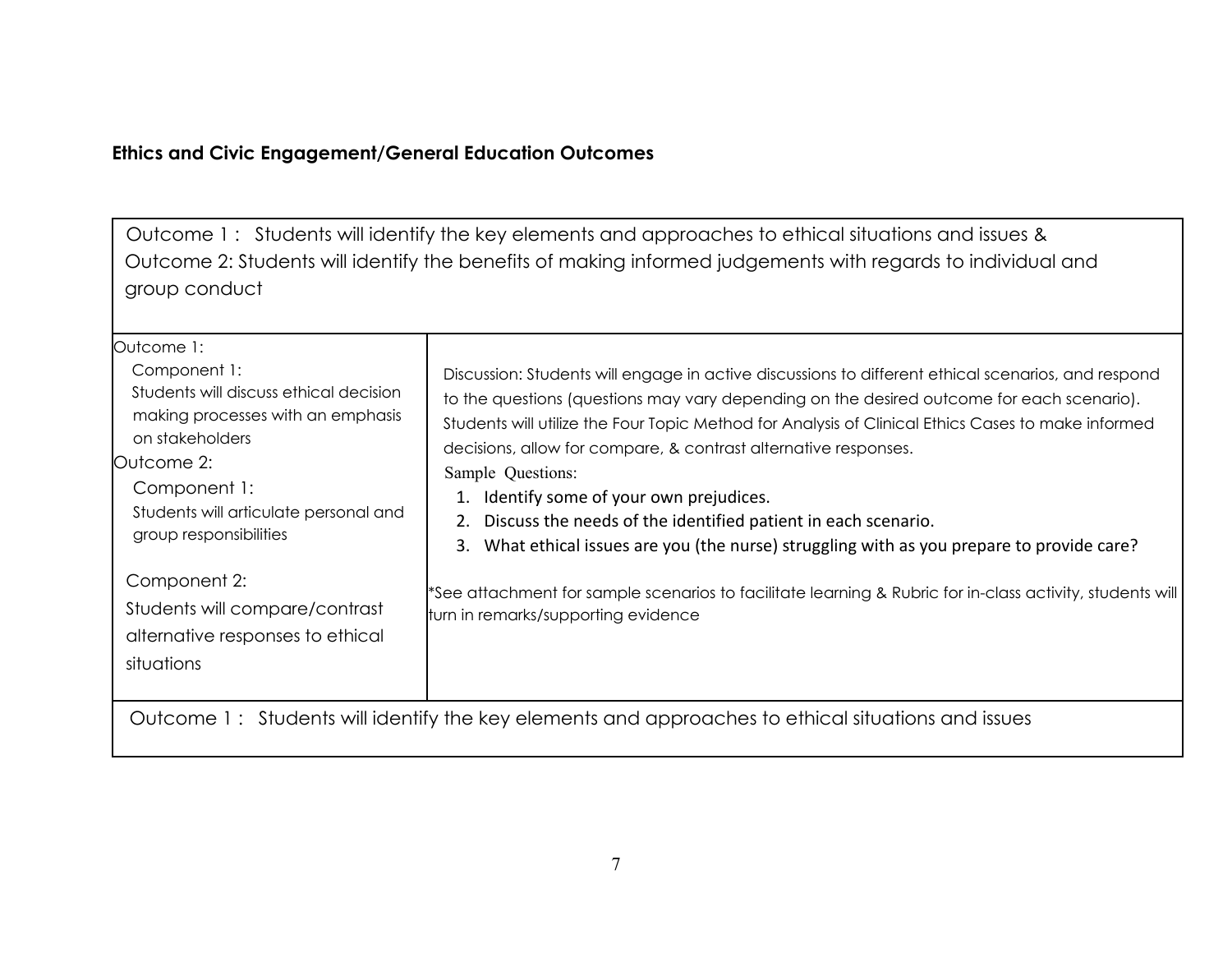| Component 2:<br>Students will analyze key<br>components/factors of ethical issues in<br>a structured fashion                 | Quiz: Students will take a quiz on Ethical principles and Ethical Theories as presented in the<br>Giddens book. Chapter 42 of the Giddens book and also referenced in the Butts book Chapter<br>2                                                                                                                                                                                                                     |
|------------------------------------------------------------------------------------------------------------------------------|-----------------------------------------------------------------------------------------------------------------------------------------------------------------------------------------------------------------------------------------------------------------------------------------------------------------------------------------------------------------------------------------------------------------------|
|                                                                                                                              | Outcome 2: Students will identify the benefits of making informed judgements with regards to individual and<br>group conduct & Outcome 3: Students will identify the benefits of civic engagement                                                                                                                                                                                                                     |
| Outcome 2:<br>Component 3:<br>Students will discuss ways in<br>which difficult situations can<br>be prevented or ameliorated | Students will apply knowledge gained from accessing the Five Wishes website and<br>complete the "Five Wishes" (in confidence) document in order to learn the process of<br>end of life care and become comfortable with discussing difficult situations with<br>stakeholders and ethical principal "advocacy". Website offers knowledge on (children<br>& adolescents, bilingual, self) and organizational knowledge. |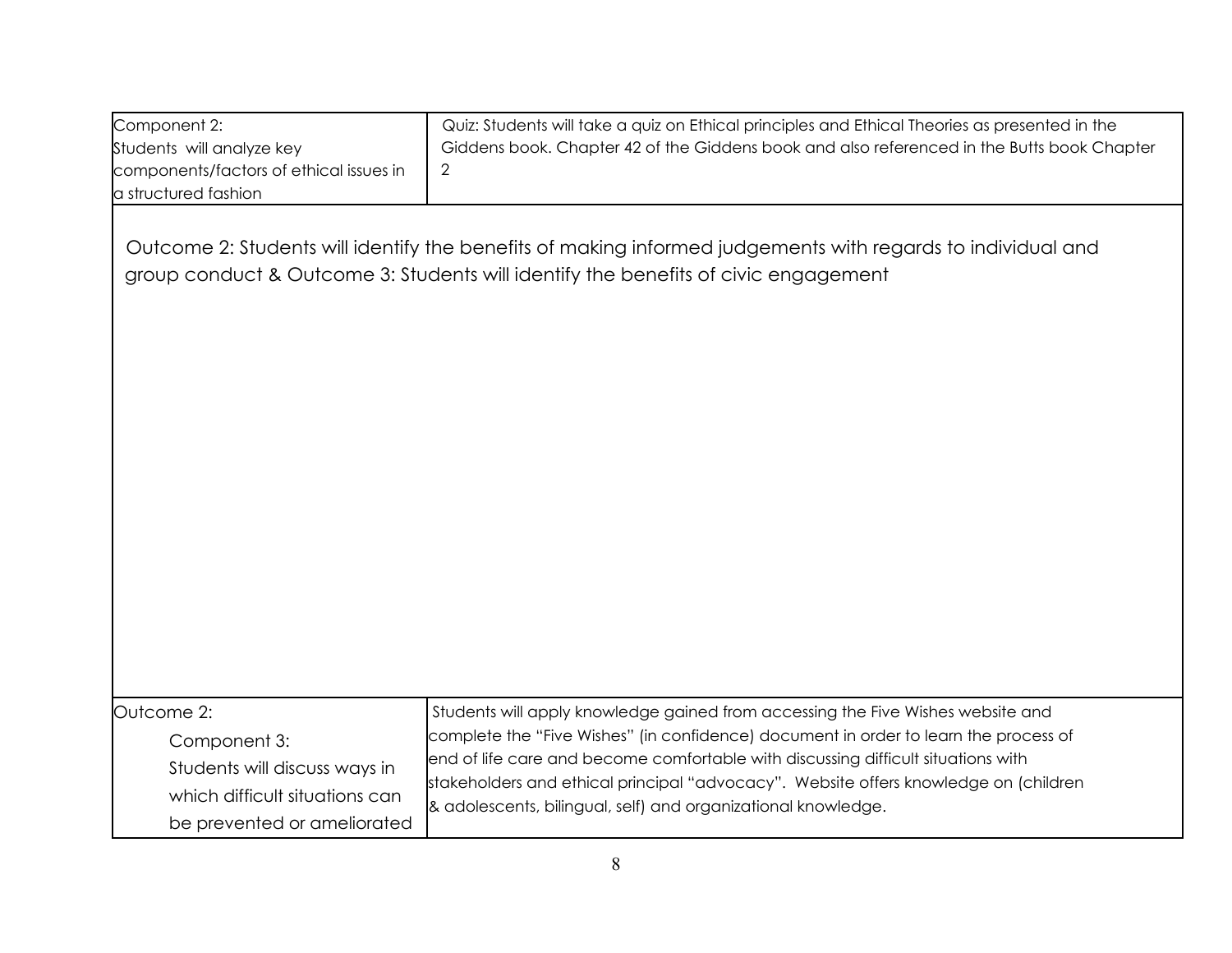| Outcome 3:                                                         |                                                                                        |
|--------------------------------------------------------------------|----------------------------------------------------------------------------------------|
| Component 1:                                                       | Reference: Aging with Dignity. 2007. Five Wishes.                                      |
| Students will apply the ethics                                     | http://agingwithdignity.org/forms/5wishes.pdf.                                         |
| of advocacy to individuals,                                        |                                                                                        |
| and/or groups, and/or                                              |                                                                                        |
| populations                                                        |                                                                                        |
|                                                                    |                                                                                        |
| Outcome 3: Students will identify the benefits of civic engagement |                                                                                        |
| Component 2:                                                       | "Mock" debate wars (Discussion): Students will choose a side of an ethical issue       |
| Students will engage in the                                        | and then offer supporting evidence to determine why their side is correct. Open        |
| sociopolitical environment                                         | Discussion/communication in a nonthreatening environment to allow everyone's           |
| of a community via service                                         | thoughts and judgements be heard, and provide insight from each other's                |
| learning or simulation                                             | diverse viewpoint. Pros & Cons, and apply ethical decision-making skills and           |
| Component 3:                                                       | advocacy for their side and implementing global and local community                    |
| Students will analyze global                                       | resources to support their debates.                                                    |
| perspectives and contrast                                          | *See attached rubric, turn in remarks/supporting evidence, group assignment, 2 Topics  |
| with a local community                                             | (choose one, pick side): "Global" Anti-vaccination (polio, etc.) and Assisted Suicide. |
|                                                                    |                                                                                        |

# **S474 Program and Semester Student Learning Outcomes**

| <b>BSN Program</b><br>E SLC | . Outcomes<br>Semester<br>r Student Learnina i<br>J∪l | $\cdots$<br>Activities<br>Instructional<br>ا اب ا | valuatior |
|-----------------------------|-------------------------------------------------------|---------------------------------------------------|-----------|
|                             |                                                       |                                                   |           |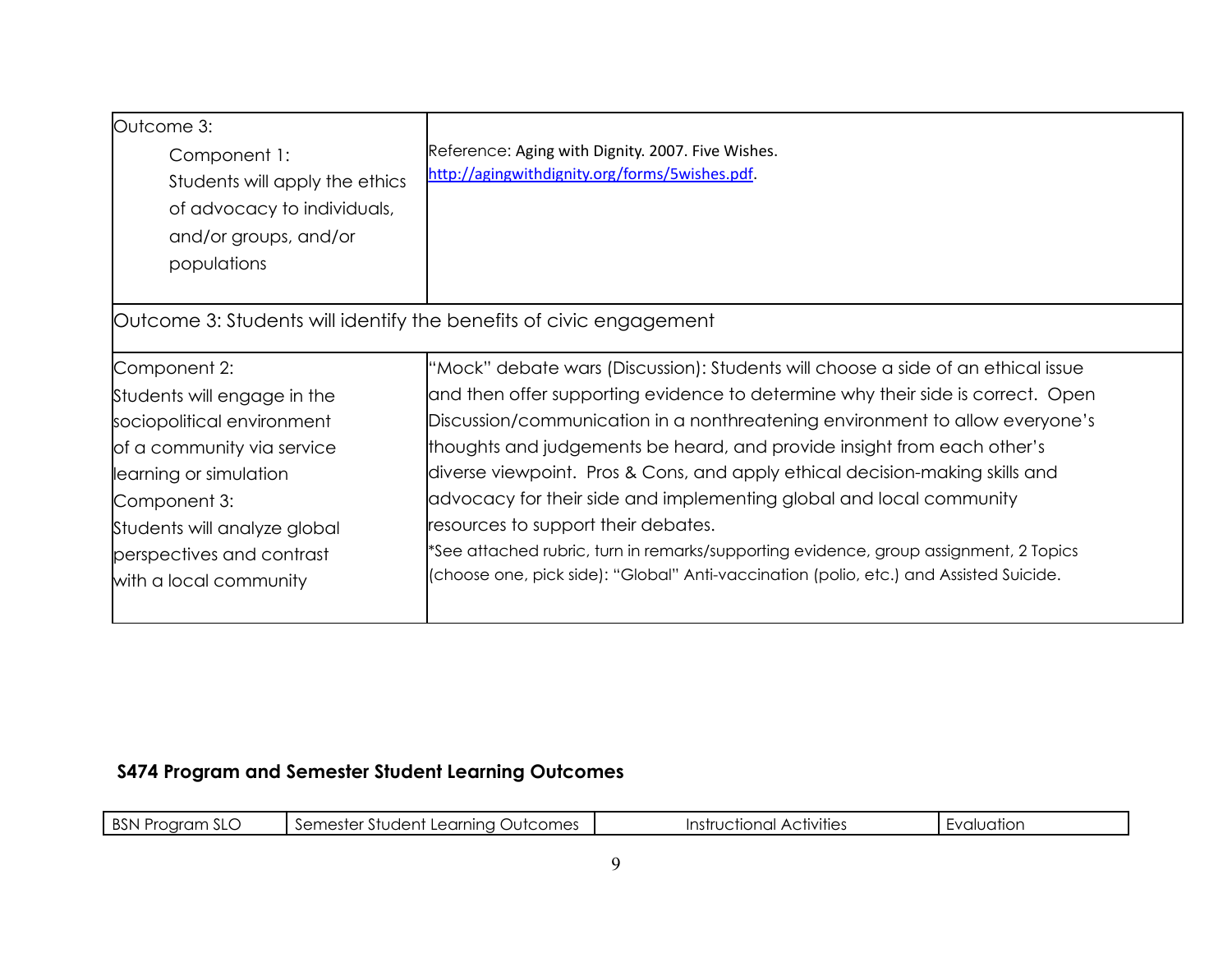|                                                                                                                                                                                                                                         |                                                                                                                                                                                                                                                | Concepts             | Exemplars                                                                                                                                                                                             |                                                                                             |
|-----------------------------------------------------------------------------------------------------------------------------------------------------------------------------------------------------------------------------------------|------------------------------------------------------------------------------------------------------------------------------------------------------------------------------------------------------------------------------------------------|----------------------|-------------------------------------------------------------------------------------------------------------------------------------------------------------------------------------------------------|---------------------------------------------------------------------------------------------|
| <b>BSN Program SLO 4:</b><br>An individual who<br>understands and<br>considers the impact<br>of health care policy,<br>finance, and<br>regulatory<br>environments on<br>care delivery                                                   | Articulates different perspectives<br>related to issues concerning healthcare<br>delivery to decision makers within<br>healthcare organizations and other<br>policy arenas.                                                                    | <b>Health Policy</b> | A Impaired<br>nurses-regulations and<br>programs; behaviors that<br>affect RN license (go to<br>ISBN) (torts also)                                                                                    | In-Class Discussions<br>Case Study                                                          |
| <b>BSN Program SLO 5:</b><br>An individual who<br>embodies the<br>professional identity<br>of the nurse and who<br>translates the inherent<br>values of the nursing<br>profession into the<br>ethical and legal<br>practice of nursing. | Promotes a positive image of nursing<br>by modeling the values and<br>articulating the knowledge, skills, and<br>attitudes of the nursing profession.<br>See Ethics and Civic<br><b>Engagement/General</b><br><b>Education Outcomes above.</b> | Ethics (A)           | Confidentiality<br><b>Advance Directives</b><br>Impaired providers<br>Conscience policies<br>Organ Procurement<br>Use of restraints<br><b>Patient Non-Compliance</b><br>Health Care for<br>Immigrants | Quiz<br><b>In-Class Discussions</b><br>Ethical Argumentative<br>War "Mock"<br>"Five Wishes" |
| <b>BSN Program SLO 7:</b><br>A competent care<br>provider who is<br>prepared to practice<br>in the full capacity of<br>the professional nurse                                                                                           | Synthesizes professional skills and knowledge<br>with current healthcare evidence, regulation,<br>and fiscal considerations to improve health of<br>clients, families, aggregates and communities<br>in a variety of healthcare settings.      | Anxiety (A)          | Focus on reality shock<br>Nurse burnout prevention<br>strategies; affecting<br>patient care; how do<br>ethical dilemmas affect<br>the nurse's emotional<br>state (focus on the                        | <b>In-Class Discussions</b><br>Ethical Argumentative<br>War "Mock"<br>Case Study            |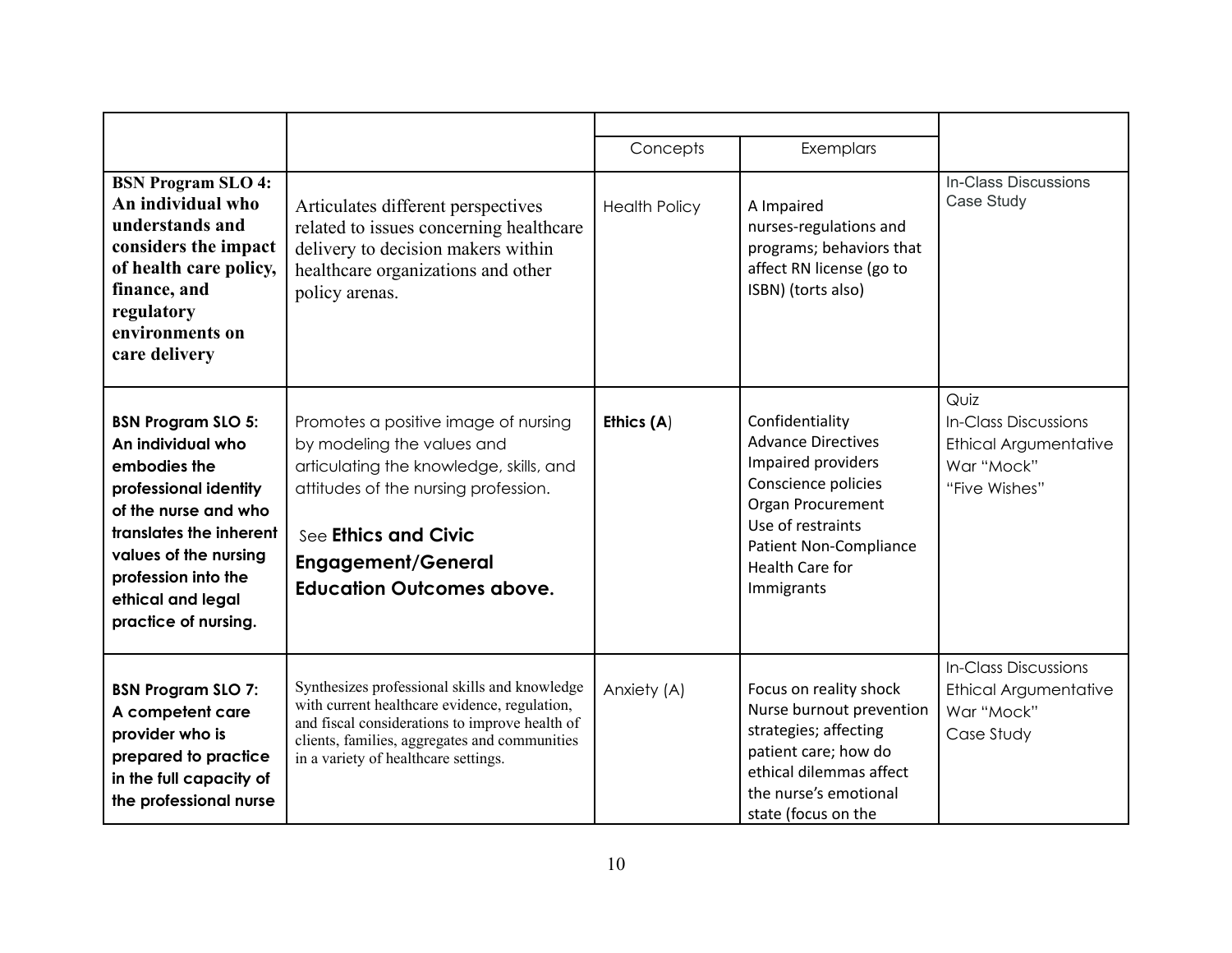| role in diverse health<br>care environments                                                                                                                                            |                                                                                                                                            |            | nursing job affecting the<br>nurse)<br>---- |  |
|----------------------------------------------------------------------------------------------------------------------------------------------------------------------------------------|--------------------------------------------------------------------------------------------------------------------------------------------|------------|---------------------------------------------|--|
| <b>BSN Program SLO 9:</b><br>An individual who<br>embraces and employs<br>innovations in<br>information<br>management and<br>technology in the<br>delivery of quality<br>patient care. | Upholds legal ethical standards<br>related to data security, regulatory<br>requirements, confidentiality, and<br>clients' right to privacy | Ethics (A) | Confidentiality,<br>Conscience policies     |  |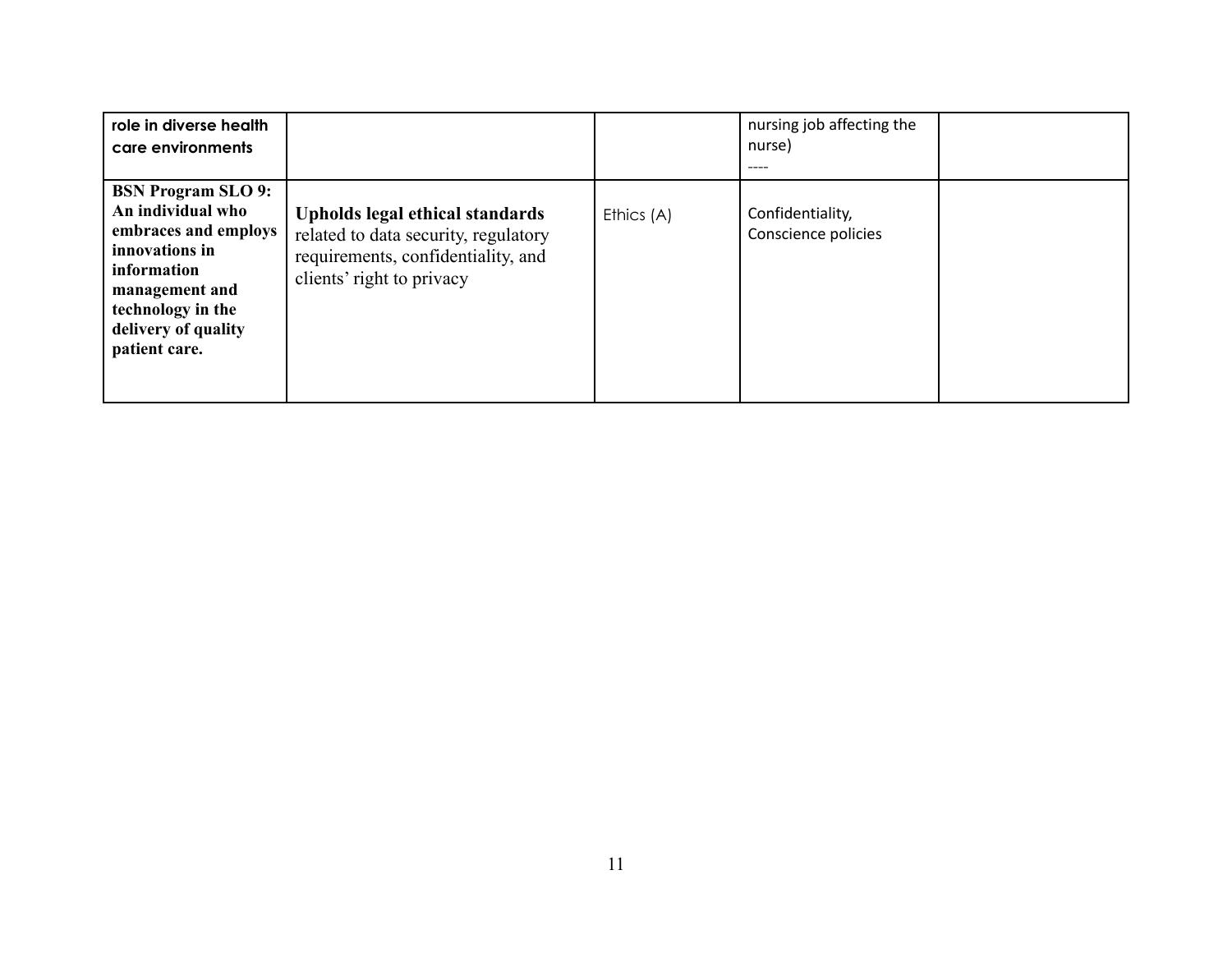### **Required Textbooks:**

Giddens, J. G. (2017). Concepts for nursing practice (2<sup>nd</sup> ed.). St. Louis, MO: Elsevier.

Butts, J. B., & Rich, K. L. (2016). *Nursing ethics: Across the curriculum and into*

*Practice* (4 th ed.). Burlington, MA: Jones & Bartlett

#### **Supporting Websites:**

**American Nurses Association <http://nursingworld.org/> Indiana Nurses Association <http://www.indiananurses.org/> Aging with Dignity - Five Wishes <https://www.agingwithdignity.org/>**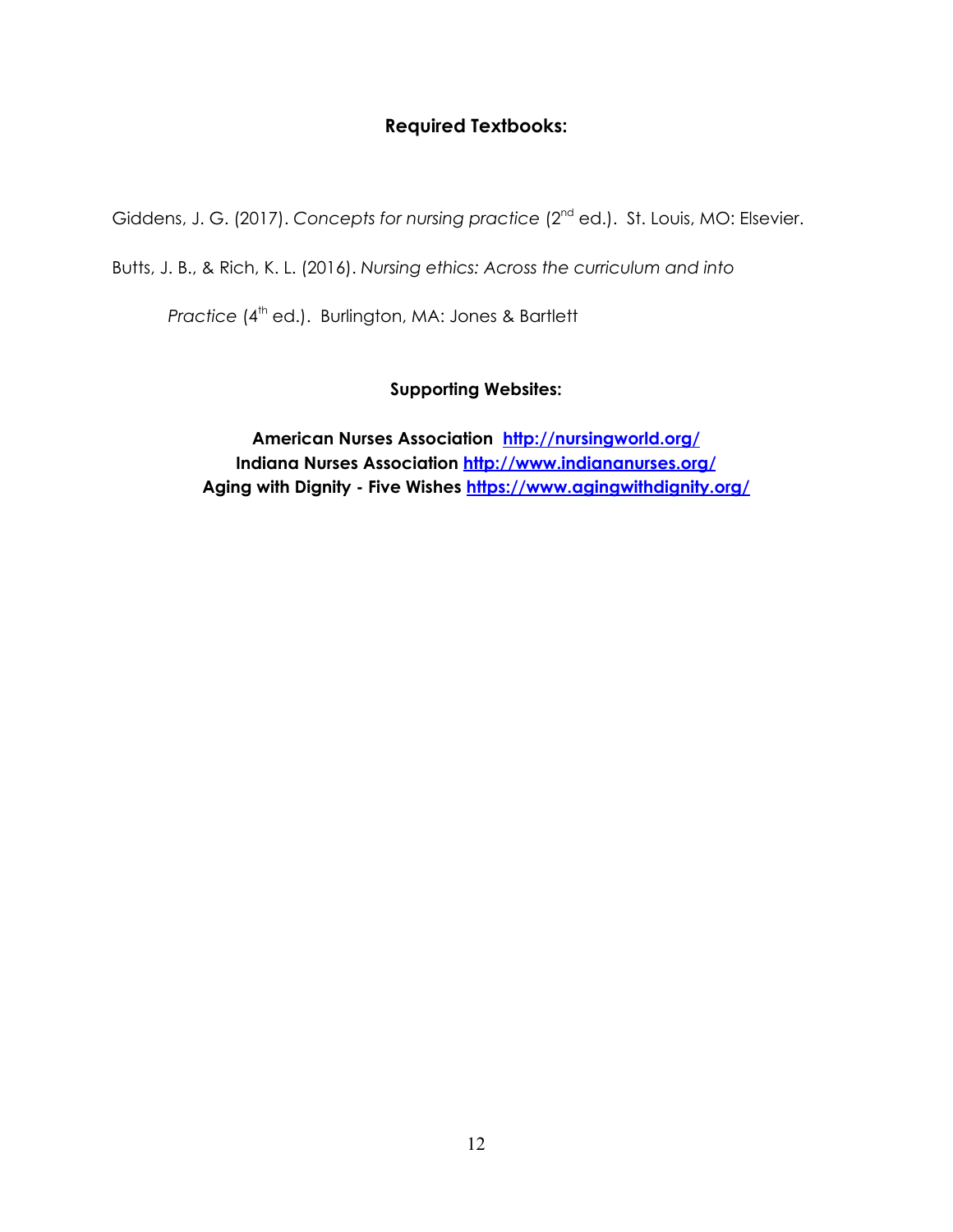## **Didactic Evaluation Criteria S474**

| Assignments for Evaluation                 | Possible Points |
|--------------------------------------------|-----------------|
| "Five Wishes" completed                    | 10              |
| Ethical Argumentative War "Mock"           | 90              |
| Ethical Principals Quiz x 2 (50 pts)       | 100             |
| In-Class Discussion Scenarios x 6 (25 pts) | 150             |
| (through the life-span topics)             |                 |
| In-Class Case Studies $x 6$ (50 pts)       | 300             |
| (through the life-span topics)             |                 |
| Total                                      | 650             |

# **Grading Scale:**

The student must achieve a 79% or higher in all nursing courses, to successfully progress to the next course. CANVAS grade book is considered the official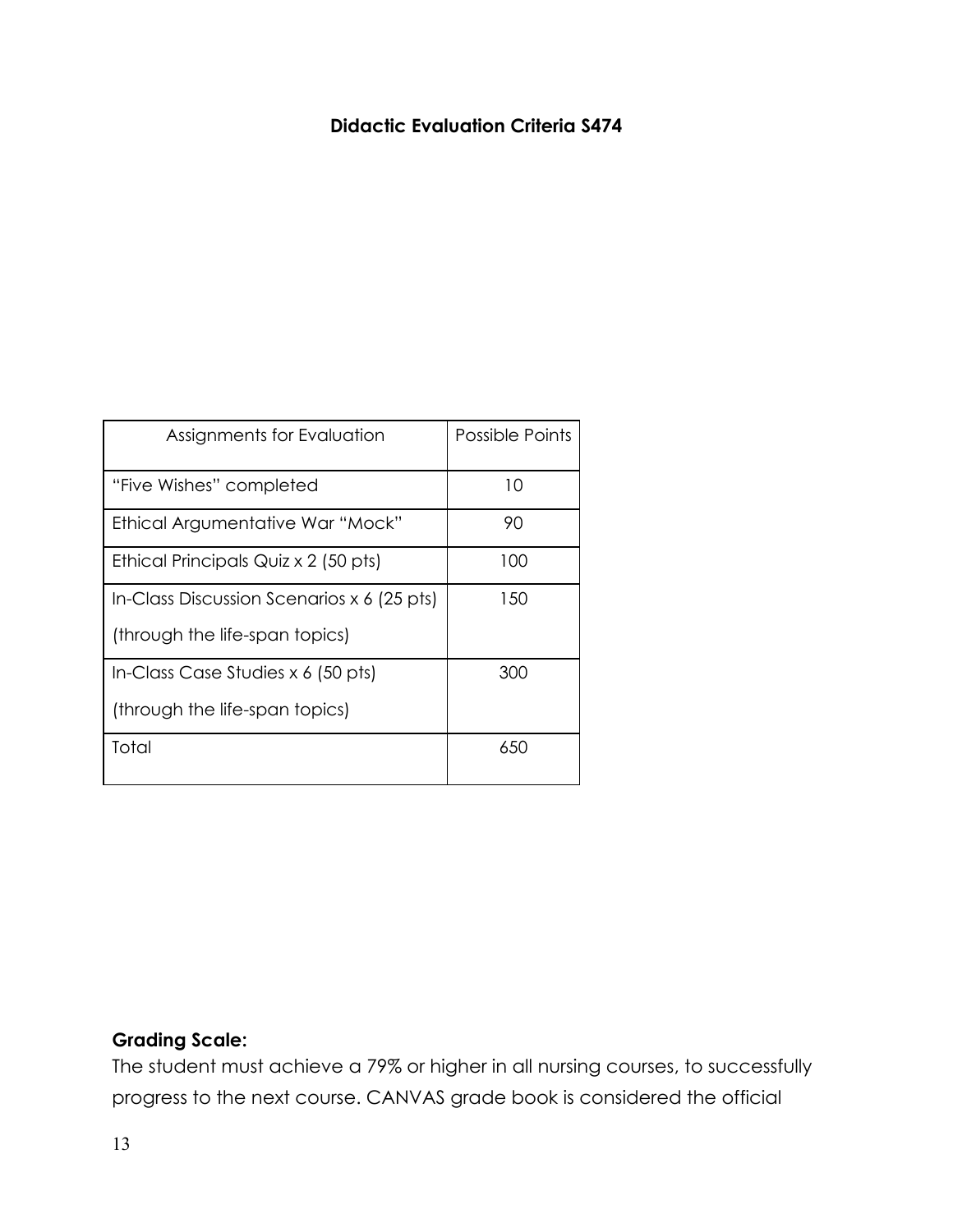grade book for any nursing course. Extra credit is not given nor are grades rounded.

The following grade scale will apply to all nursing courses.

| 99-100% A+ | 81-83% C+  |
|------------|------------|
| 96-98% A   | 79-80% C   |
| 93-95% A-  | 76-78% C-  |
| 90-92% B+  | 73-75% D+  |
| 87-89% B   | 70-72%D    |
| 84-86% B-  | 67-69% D-  |
|            | 66-below F |

## **Didactic Calendar of Topics, Readings, & Assignments**

| Date       | <b>Topic</b>                                                               | <b>Exemplars and Readings</b>                                                                                                                                                                                                                                            | <b>Assignments</b>                                                   |
|------------|----------------------------------------------------------------------------|--------------------------------------------------------------------------------------------------------------------------------------------------------------------------------------------------------------------------------------------------------------------------|----------------------------------------------------------------------|
| $1st$ week | Introduction to<br>ethics &<br>bioethics and<br>ethical decision<br>making | <b>Read Butts:</b> Chapter 1 & 2,<br><b>Read Giddens: Chapter 42</b>                                                                                                                                                                                                     | In-class Activity $\sim$<br>discussion                               |
| $2nd$ week | Ethics in<br>Professional<br>Practice                                      | <b>Read Butts: Chapter 3</b><br>Read Giddens: Chapter 57<br><b>Read Butts: Appendix</b><br><b>B-ANA Code of Ethics</b><br><b>Exemplars: Impaired</b><br>nurses-regulations and programs;<br>behaviors that affect RN license<br>(Visit ISNAP Program on ISNA<br>website) | In-Class ~Case Study: Jill<br>becomes disheartened<br>$(p. 434-435)$ |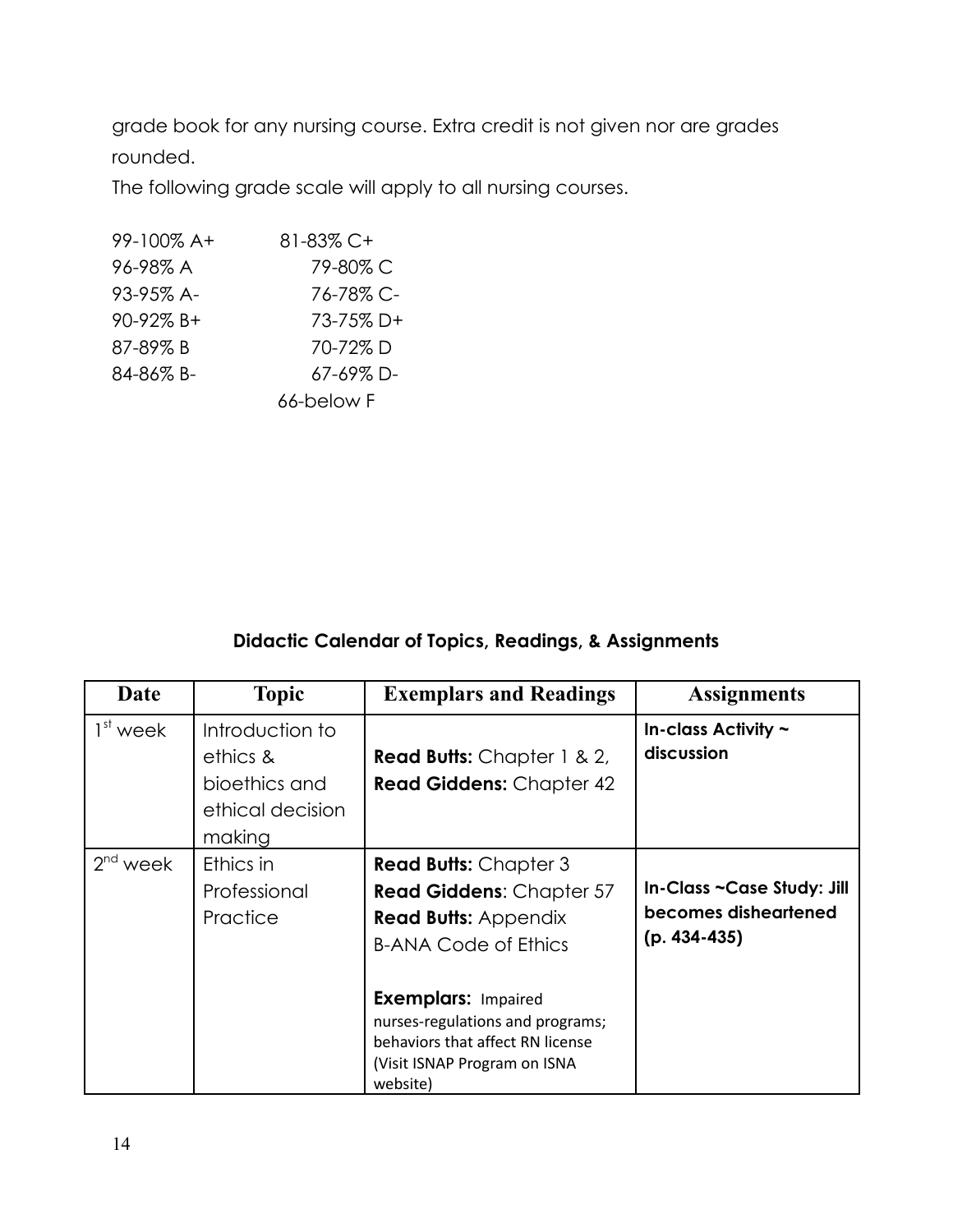| $3rd$ week              | Reproductive<br>issues and<br>nursing ethics<br>Part II: Ethics<br>Across the Life<br>Span | <b>Read Butts: Chapter 4</b><br>Reference Website:<br>Pro's & Cons of genetic Testing<br>http://ghr.nlm.nih.gov/handbook/<br>testing?show=all | <b>In-Class Quiz: Ethical</b><br><b>Principals &amp; Theories</b>                                         |
|-------------------------|--------------------------------------------------------------------------------------------|-----------------------------------------------------------------------------------------------------------------------------------------------|-----------------------------------------------------------------------------------------------------------|
| $4th$ week              | Infant and Child<br>Nursing Ethics<br>Part II: Ethics<br>Across the Life<br>Span           | <b>Read Butts: Chapter 5</b>                                                                                                                  | <b>In-Class Case Study:</b><br><b>Withdraw Nutrition &amp;</b><br><b>Hydration (P. 438-439)</b>           |
| $5th$ week              | Adolescent<br>Nursing Ethics<br>Part II: Ethics<br>Across the Life<br>Span                 | <b>Read Butts:</b> Chapter 6<br><b>Exemplars: Confidentiality,</b><br>Conscience policies (religion, case<br>study on johevous witness 433)   | <b>In-Class Case Study:</b><br>Hannah's Secret (p.<br>441-442)<br>In-Class Activity:<br><b>Discussion</b> |
| $6th$ week              | Adult Health<br>Nursing Ethics                                                             | <b>Read Butts: Chapter 7</b><br><b>Exemplar: Organ Procurement,</b><br><b>Patient Non-Compliance</b>                                          | <b>In-Class Activity:</b><br><b>Discussion</b>                                                            |
| 7 <sup>th</sup><br>week | Ethics and the<br>nursing care of<br>elders                                                | <b>Read Butts: Chapter 8</b><br><b>Exemplars: Advance Directives</b>                                                                          | <b>In-Class Case Study:</b><br><b>Whose Wishes Should Be</b><br>Honored (p. 445-446)                      |
| 8 <sup>th</sup> week    | Aging and<br>Dying with<br>Dignity                                                         | <b>Exemplars: Advance Directives</b><br><b>Explore the Five Wishes</b><br>website:                                                            | "Five Wishes" document<br>(Bring 2 examples of<br><b>Advances Directives to</b><br>class)                 |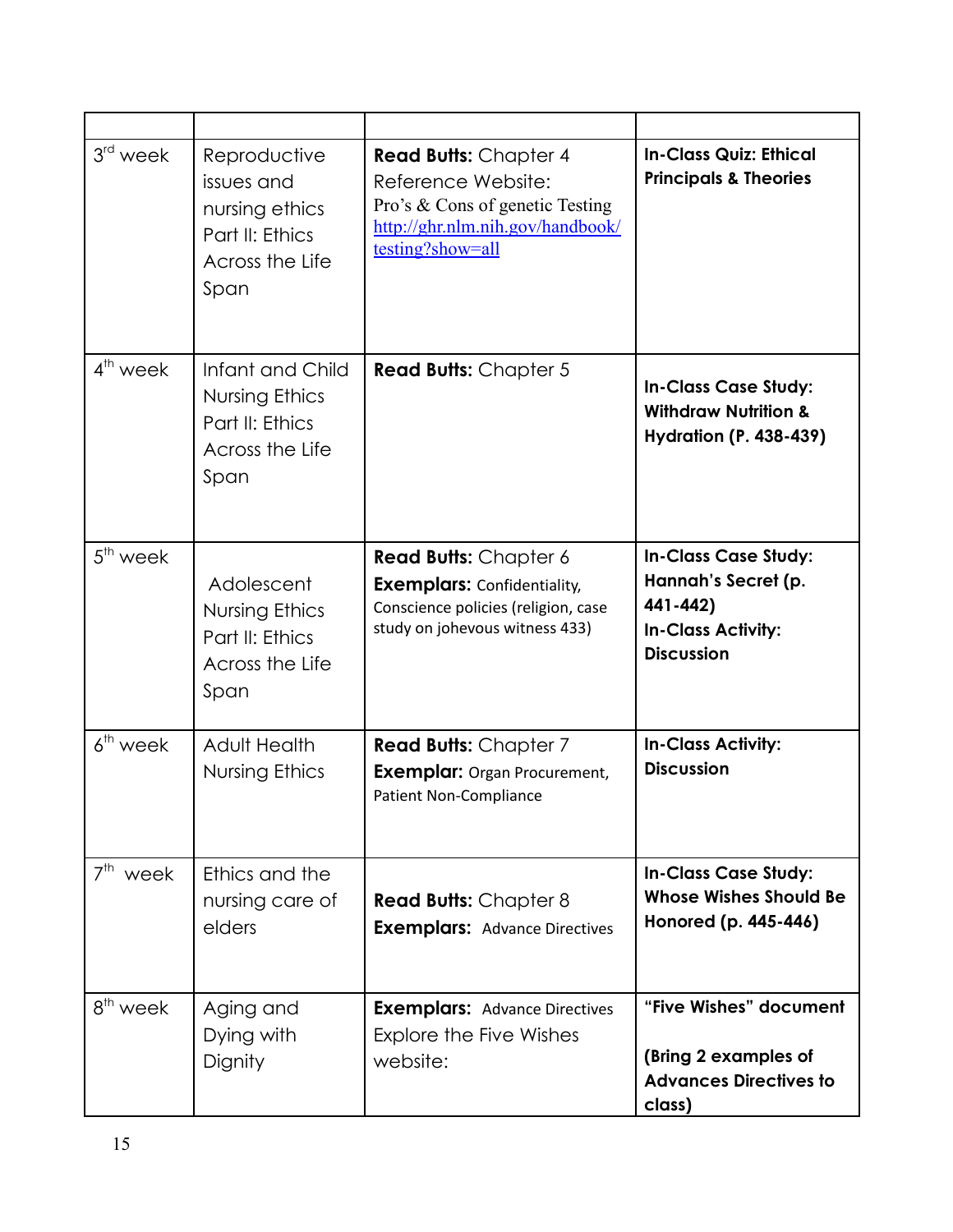|                      |                                                                                      | https://www.agingwithdigni<br><u>ty.org/</u>                                                                                                                                                                                                                                                                                               |                                                                                                               |
|----------------------|--------------------------------------------------------------------------------------|--------------------------------------------------------------------------------------------------------------------------------------------------------------------------------------------------------------------------------------------------------------------------------------------------------------------------------------------|---------------------------------------------------------------------------------------------------------------|
| 9 <sup>th</sup> week | Ethical Issues in<br>end-of-life<br>nursing care                                     | <b>Read Butts: Chapter 9</b>                                                                                                                                                                                                                                                                                                               | In-Class Activity ~<br><b>Discussion</b>                                                                      |
| $10th$ week          | Psychiatric/ment<br>al health nursing<br>issues &<br>Public Health<br>Nursing Ethics | <b>Read Butts:</b> Chapter 10 & 11<br><b>Exemplars: Health Care for</b><br>Immigrants, Use of restraints                                                                                                                                                                                                                                   | In-Class Activity ~<br><b>Discussion</b>                                                                      |
| $11th$ week          | Ethics in<br>organizations<br>and leadership                                         | <b>Read Butts: Chapter 12</b><br><b>Read Giddens: Chapter 34</b><br><b>Exemplar:</b> Focus on reality shock<br>Nurse burnout prevention<br>strategies; affecting patient care;<br>how do ethical dilemmas affect the<br>nurse's emotional state (focus on<br>the nursing job affecting the nurse).                                         | <b>In-Class Case Study:</b><br><b>Reese's Courage to</b><br><b>Confront" Maryn's Drug</b><br>Use (p. 456-457) |
| $12^{th}$ week       | Ethics in<br>organizations<br>and leadership                                         | <b>Read Butts: Chapter 12</b><br><b>Read Giddens: Chapter 34</b><br>Website:<br>http://nursingworld.org/<br><b>Exemplar:</b> Focus on reality shock<br>Nurse burnout prevention<br>strategies; affecting patient care;<br>how do ethical dilemmas affect the<br>nurse's emotional state (focus on<br>the nursing job affecting the nurse). | In-Class Activity ~<br><b>Discussion</b>                                                                      |
| $13th$ week          | Ethics in<br>organizations<br>and leadership                                         | <b>Read Butts: Chapter 12</b><br><b>Read Giddens: Chapter 34</b><br><b>Exemplar:</b> Focus on reality shock<br>Nurse burnout prevention<br>strategies; affecting patient care;<br>how do ethical dilemmas affect the<br>nurse's emotional state (focus on<br>the nursing job affecting the nurse).                                         | <b>In-Class Case Study:</b><br><b>Workplace Bullying (p.</b><br>455-456)                                      |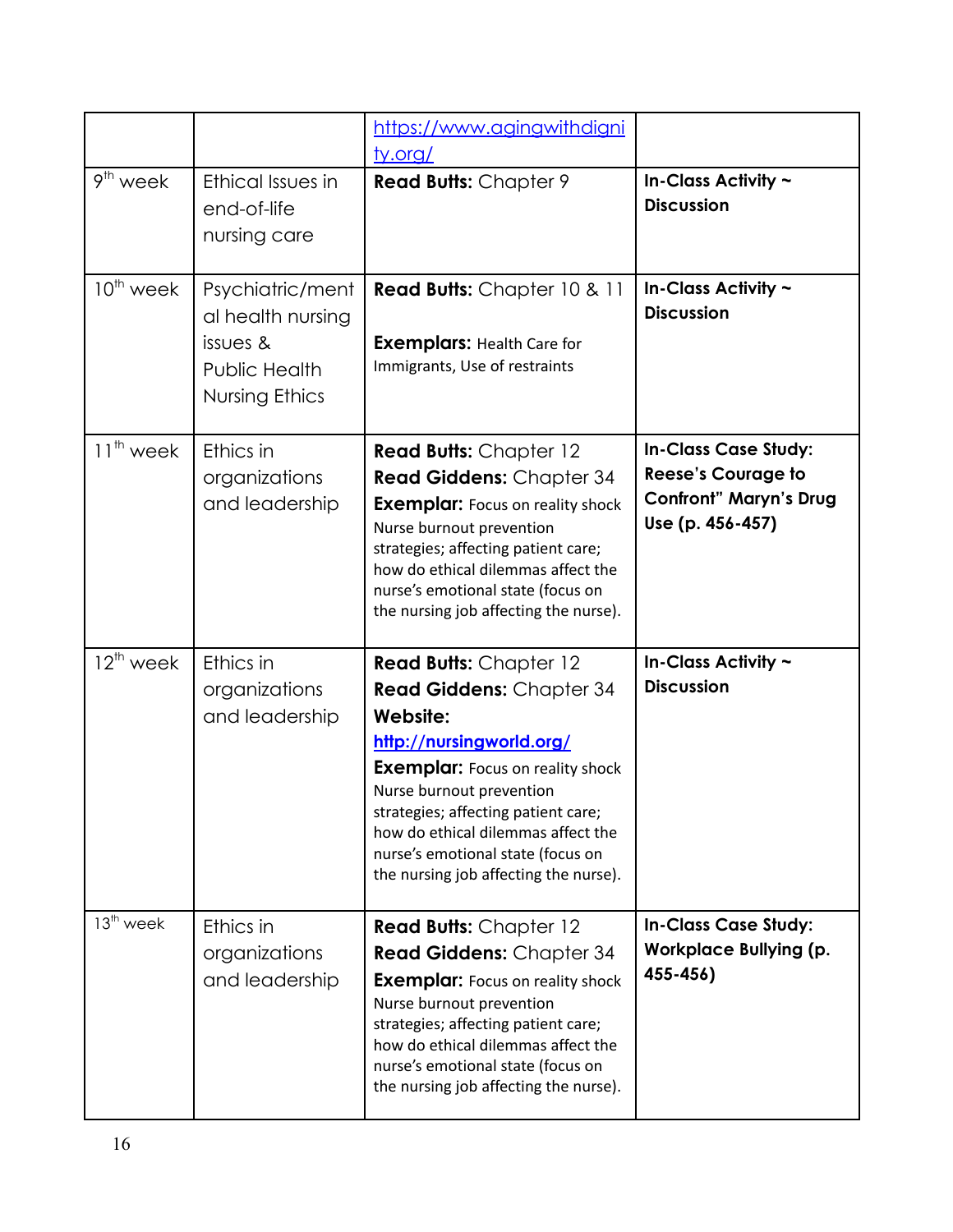| $13th$ week             | *REVIEW<br>*Group time to<br>finalize details of<br>debate | Review of all ethical principals<br>Work in your groups for ethical<br>argumentative wars<br>presentations | <b>Online Quiz, opens after</b><br>class |
|-------------------------|------------------------------------------------------------|------------------------------------------------------------------------------------------------------------|------------------------------------------|
| $4^{\text{th}}$<br>week |                                                            | <b>Mock Ethical Debates Group 1</b>                                                                        |                                          |
| $15^{\text{th}}$ week   |                                                            | <b>Mock Ethical Debates Group 2</b>                                                                        |                                          |
| Finals                  | <b>Final Course</b><br><b>Evaluations</b>                  |                                                                                                            |                                          |

#### **Pool of Scenarios for Ethical Discussion**

#1. You are assigned a patient who is schizophrenic. The patient speaks to people who are not there and says things that are very inappropriate. The patient states that you and the doctor are trying to cause harm while providing care. The patient's family is fearful of the patient's behavior, but are concerned that the staff is causing the patient harm.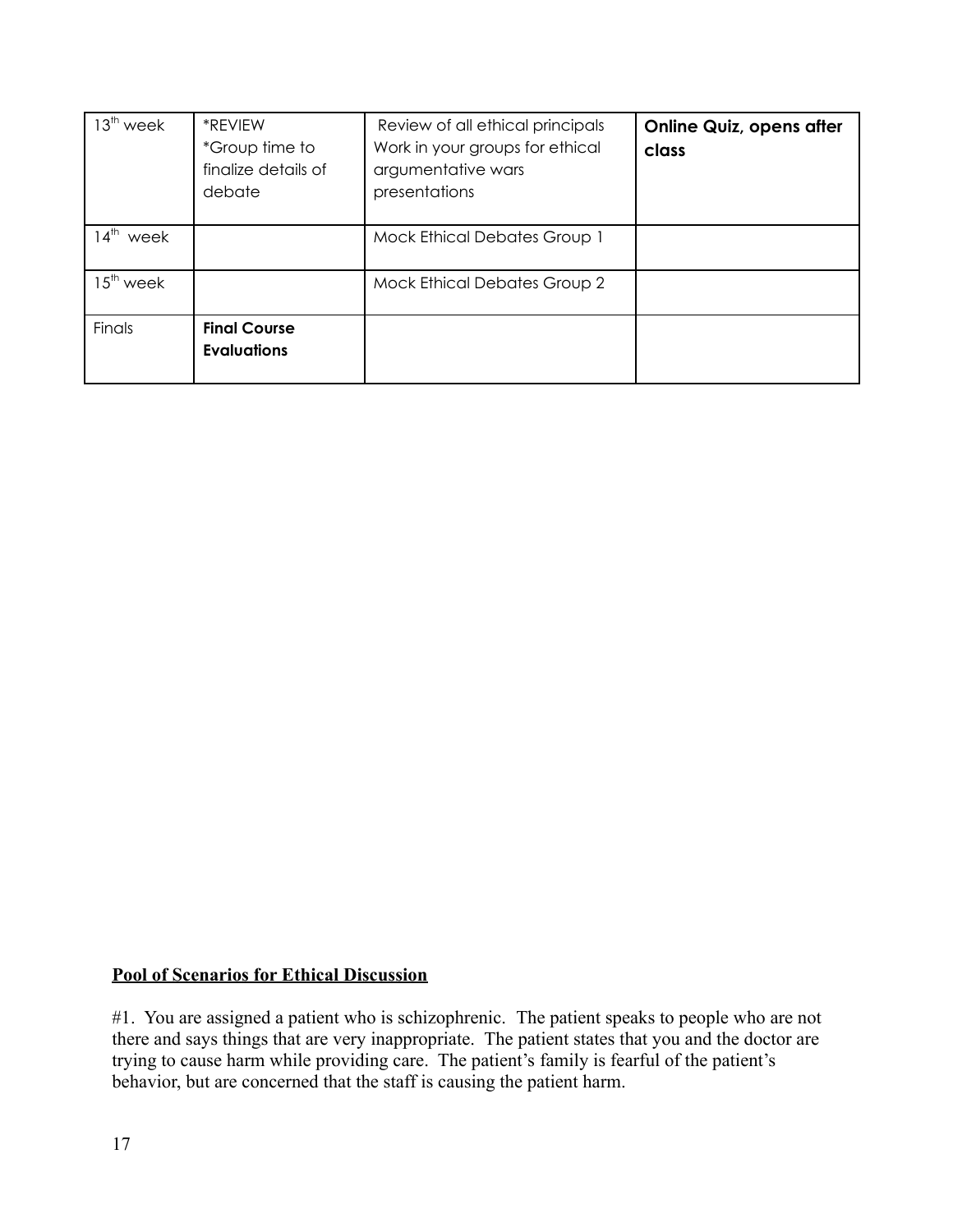- A. Disclose your own prejudices/fears
- B. What are your duties as the nurse?
- C. What ethical decisions are you struggling with regarding this patient scenario?

#2. You are providing care for a mom who just delivered a preterm, crack addicted baby. She is a teenager and comes from a dysfunctional and verbally abusive family. They are also drug users and the patient is unsure who the father is to the baby. You need to provide discharge education to the mom for proper care of the baby. You are worried about the home environment of the baby.

- A. Disclose your own prejudices/fears
- B. What do you believe to be the needs of the mother and the baby?
- C. As the nurse, what ethical decisions are you struggling with regarding this patients care?
- D. Legally and ethically what do you owe to this mother and baby?

3. You are working in the ER, and are assigned to care for a gang member. The patient has a gunshot wound in the chest and is repeatedly requesting pain medication, almost to the point of demanding the administration. The nurse giving you report refused to give the patient any pain medications during her shift because she believes the patient is a pain medication seeker.

- A. Disclose your own prejudices/fears
- B. Disclose your duties as the nurse
- C. As the nurse, what ethical decisions are you struggling with regarding this patients care?

4. While working in the intensive care unit, you are assigned to a trauma due to a massive car crash. The patient was a drunk driver who hit a school bus, which killed 12 children and left many injured. The patient's family is at the patient's bedside.

A. Disclose your own prejudices/fears

B. As the nurse, what ethical decisions are you struggling with regarding the patients care?

C. Disclose your duties as the nurse

5. You are working on the cardiac medical/surgical floor and you are assigned to a patient who experienced an emergency appendectomy. The patient is a prisoner at the local jail, and is currently shackled to the bedrails and has two guards at the bedside. The patient is very demanding of your time, and requesting the frequent administration of pain medications and a soda every single time you enter the room.

A. Disclose our own prejudices/fears/concerns

B. As the nurse, what ethical decisions are you struggling with regarding the patients care?

C. Disclose your duties as the nurse

#6 You are caring for an elderly terminal patient. The patient has a poor prognosis; however, the family wants to keep them alive at all cost. One sister notes, she receives government money for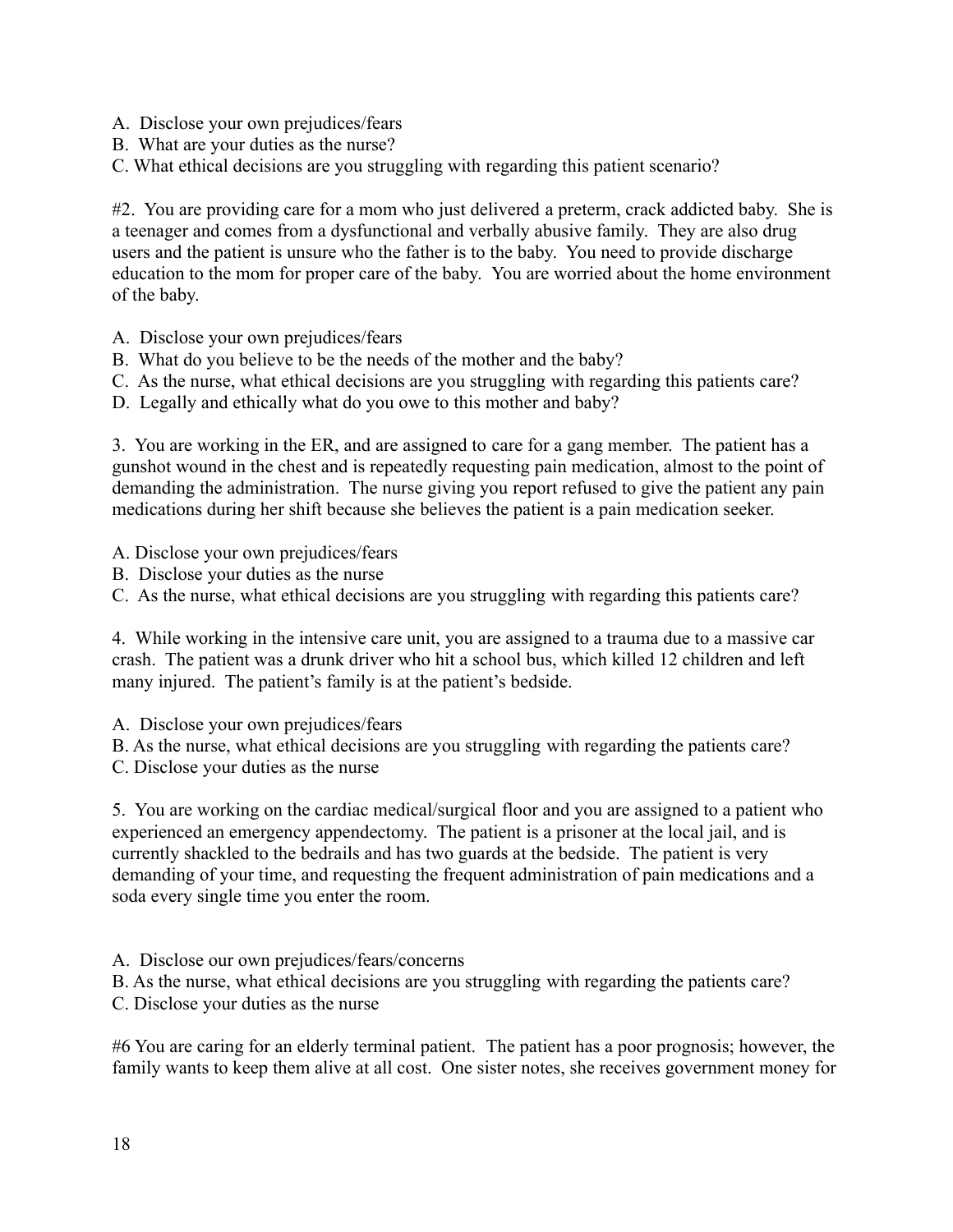her elderly parent living with her and her being the primary caregiver. One brother wants to allow their parent to die with dignity. There is no living will on file for the elderly patient.

- A. Disclose our own prejudices/fears/concerns
- B. As the nurse, what ethical decisions are you struggling with regarding the patients care?
- C. Disclose your duties as the nurse

#7 A neonate is not viable in gestational weeks but the parents want the neonate to be kept alive. Health care providers know it is futile to attempt sustained resuscitation measures but the parents are insisting.

- A. Disclose our own prejudices/fears/concerns
- B. As the nurse, what ethical decisions are you struggling with regarding the patients care?
- C. Disclose your duties as the nurse

## **Ethical Discussion Rubric (In-Class Activity) Pool of Ethical Scenarios**

| Criteria                                                                                                                                | Points   |
|-----------------------------------------------------------------------------------------------------------------------------------------|----------|
| Prepare for the discussion prior to class (turn in<br>typed prep by end of class) $\&$ be actively<br>engaged in the discussion (5 pts) |          |
| Identify some of your own fears/prejudices (5)<br>pts)                                                                                  |          |
| What are the duties of the nurse (5 pts)                                                                                                |          |
| What are noted ethical issues that might impede<br>your nursing care (5 pts)                                                            |          |
| Remain respectful at all times of classmates (5)<br>pts)                                                                                |          |
| <b>Final Points</b>                                                                                                                     | $25$ pts |

# *"Five Wishes"*

Take the burden off the ones you love, by making your wishes know...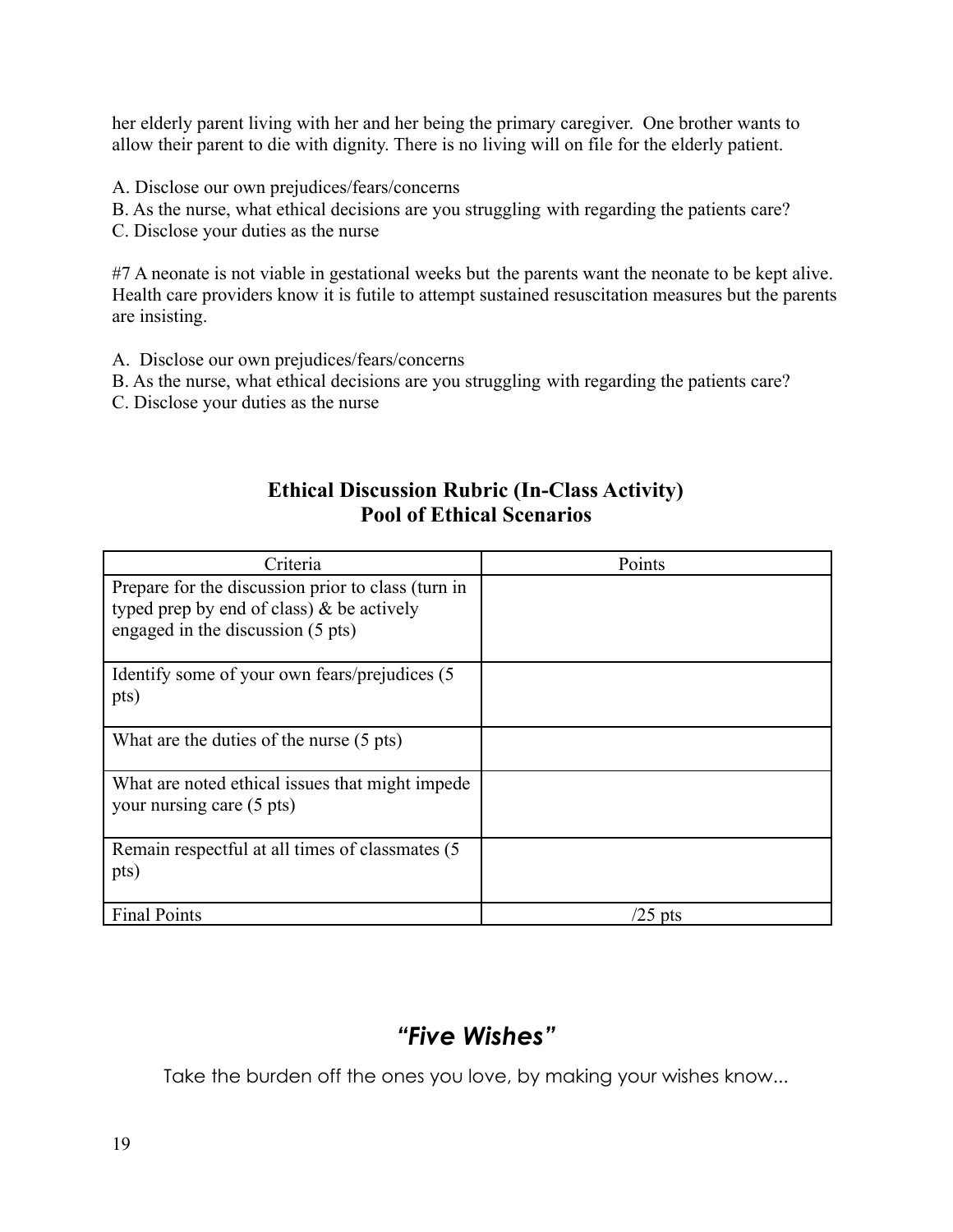Wish #1: The person I want to make care decisions for me when I can't? (2pts)

Wish #2: The kind of medical treatment I want or don't want? (2pts)

Wish #3: How comfortable I want to be? (2pts)

Wish #4: How I want people to treat me? (2pts)

Wish #5: What I want my loved ones to know? (2pts)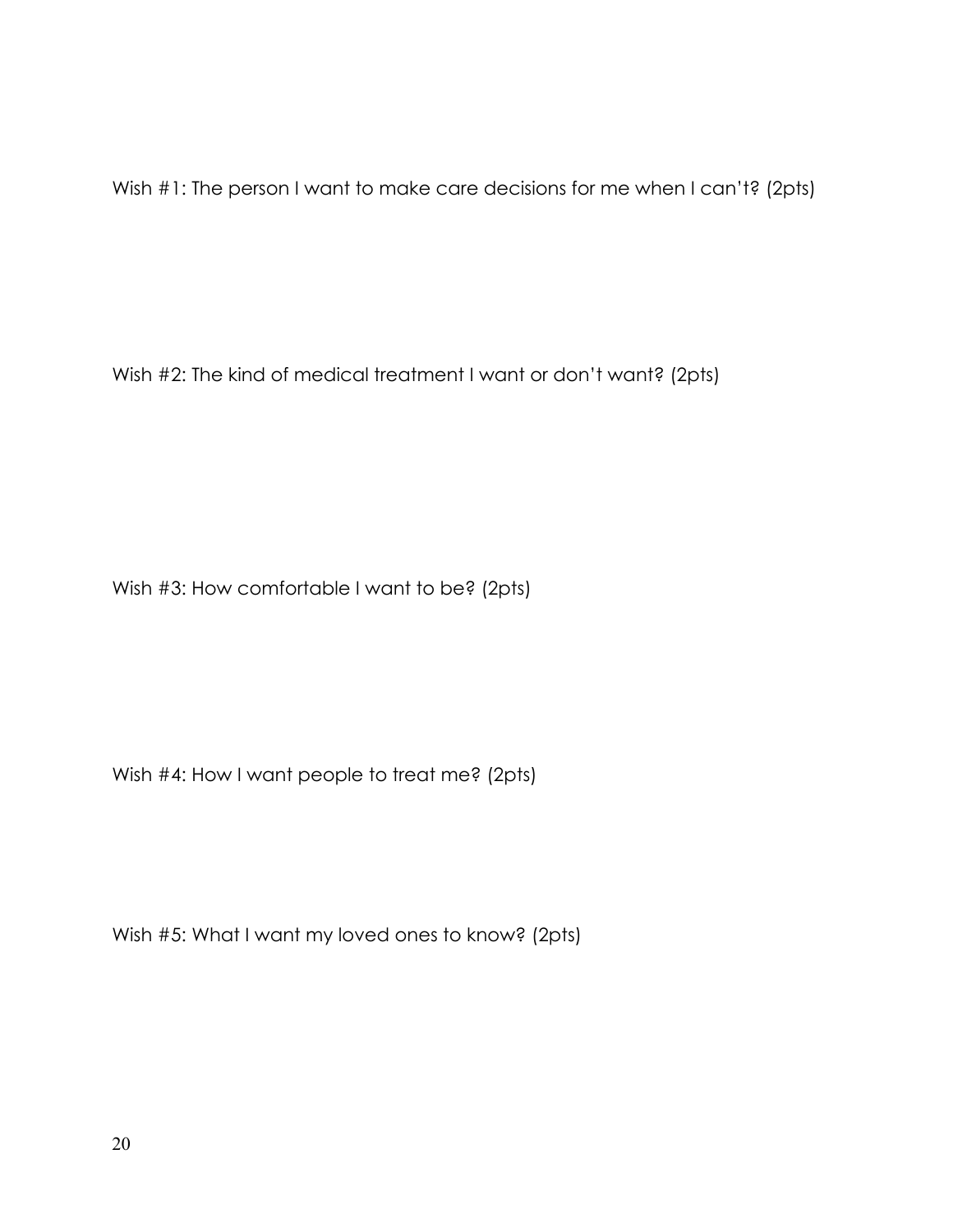#### **Directions for the "Mock" Ethical Debates**

Students, nothing gets your mind working more than hearing the different sides of every viewpoint, than debatable topics! You have the opportunity to gain knowledge no matter which side you choose, or which side you support, or which side you do not support! Excited to bring these ethical dilemmas and debatable topics for a deeper, insightful, and in a respectful learning environment through the debate wars! You have the opportunity to choose between two topics to explore deeper in your

knowledge!

Topics (Choose one): Anti-vaccination or Assisted Suicide

Next, pick a side: You agree with or you disagree with the topic

Start to build your case with your peers in your group, follow the rubric provided below, and then

happy defending your side in a respectful matter! Be prepared to use evidence-based articles to support your viewpoint.

Please remember, there is no one that is more right than the other, the goal is to learn the different viewpoints, global aspects, and why it is ok and ethical to accept the different viewpoints, even if they are different than your own.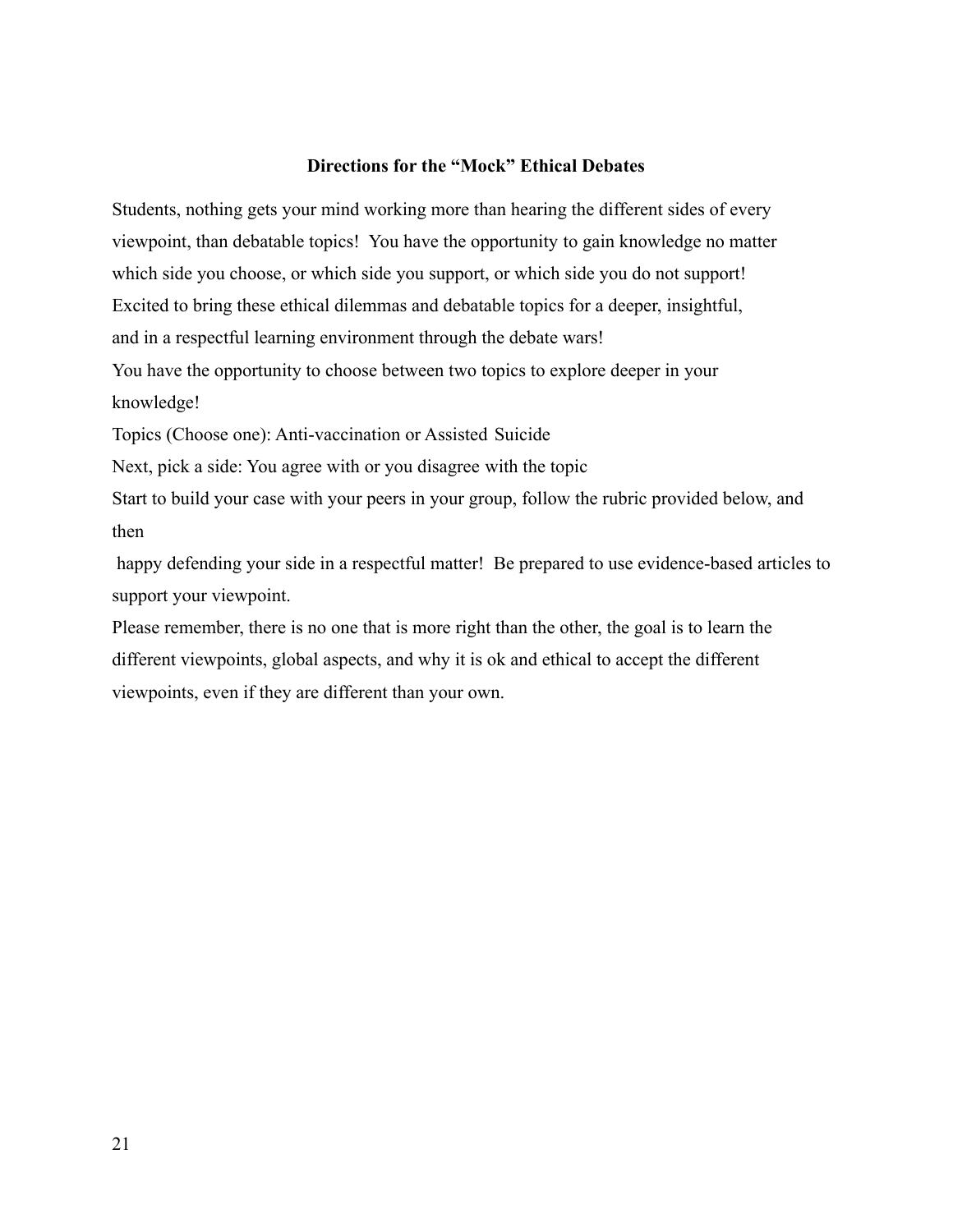| Criteria                             | <b>15 Points</b>                                                                                                                                                  | <b>12 Points</b>                                                                                                                                        | <b>6 Points</b>                                                                                                                                                                    | <b>3 Points</b>                                                                                                                                                          | 1 Point                                                                                                                                    | <b>Total</b>         |
|--------------------------------------|-------------------------------------------------------------------------------------------------------------------------------------------------------------------|---------------------------------------------------------------------------------------------------------------------------------------------------------|------------------------------------------------------------------------------------------------------------------------------------------------------------------------------------|--------------------------------------------------------------------------------------------------------------------------------------------------------------------------|--------------------------------------------------------------------------------------------------------------------------------------------|----------------------|
| Understanding<br>of the topic        | ALL team<br>members<br>clearly<br>understand<br>the topic in<br>depth and<br>presented<br>their<br>information<br>powerfully<br>and<br>convincingly               | ALL team<br>members<br>clearly<br>understands<br>the topic in<br>depth and<br>presented<br>their<br>information<br>with ease                            | ALL team<br>members<br>seemed to<br>understand<br>the main<br>points of the<br>topic and<br>presented<br>those with<br>ease                                                        | ALL team<br>members<br>seemed to<br>understand<br>the main<br>points of the<br>topic, but did<br>not present<br>with ease                                                | ALL team<br>members did<br>not show an<br>adequate<br>understanding<br>of the topic                                                        | <b>Points</b><br>/15 |
| <b>Information</b>                   | All<br>information<br>presented in<br>the debate<br>was clear,<br>evidence-base<br>d, accurate,<br>and thorough,<br>local and<br>global<br>community<br>resources | Most<br>information<br>presented<br>was clear,<br>evidence-ba<br>sed,<br>accurate,<br>and<br>thorough,<br>local and<br>global<br>community<br>resources | Most<br>information<br>presented was<br>clear,<br>accurate, and<br>thorough, but<br>not<br>evidence-base<br>d and did not<br>include local<br>and global<br>community<br>resources | Some<br>information<br>was accurate,<br>but there was<br>minor<br>inaccuracies<br>and not<br>evidence-base<br>d, and did not<br>include local<br>and global<br>community | Information<br>had major<br>inaccuracies<br>or not<br>evidence-base<br>d, did not<br>include local<br>and global<br>community<br>resources | /15                  |
| Use of<br>statistical<br>support     | Every major<br>point was<br>well<br>supported<br>with several<br>relevant facts,<br>statistics, and<br>examples<br>All arguments                                  | Every major<br>point was<br>adequately<br>supported<br>with<br>relevant<br>facts,<br>statistics,<br>and/or<br>examples<br>Most                          | Every major<br>point was<br>supported<br>with facts,<br>statistics<br>and/or<br>examples, but<br>the relevance<br>of some was<br>questionable<br>Few                               | Some points<br>were<br>supported<br>well, other<br>points were<br>not supported<br>with<br>example/stats<br>Few                                                          | All points<br>were not<br>supported<br>No argument                                                                                         | /15                  |
| Organization<br>0<br><b>Rebuttal</b> | were clearly<br>tied to a<br>premise and<br>organized in a<br>tight, logical<br>fashion<br>All                                                                    | arguments<br>were clearly<br>tied to the<br>premise and<br>organized in<br>a tight,<br>logical<br>fashion<br>Most                                       | arguments<br>were clearly<br>tied to a<br>premise and<br>organized in a<br>tight, logical<br>fashion<br>Most                                                                       | arguments<br>were tied to<br>the topic,<br>wasn't<br>organized<br>Some counter                                                                                           | was made to<br>tie the topic,<br>nor organized<br>to support<br>Counter-argu                                                               | /15                  |
|                                      | counter-argu                                                                                                                                                      | counter-argu                                                                                                                                            | counter-argu                                                                                                                                                                       | arguments                                                                                                                                                                | ments were                                                                                                                                 |                      |

# **Mock Ethical Debate Rubric**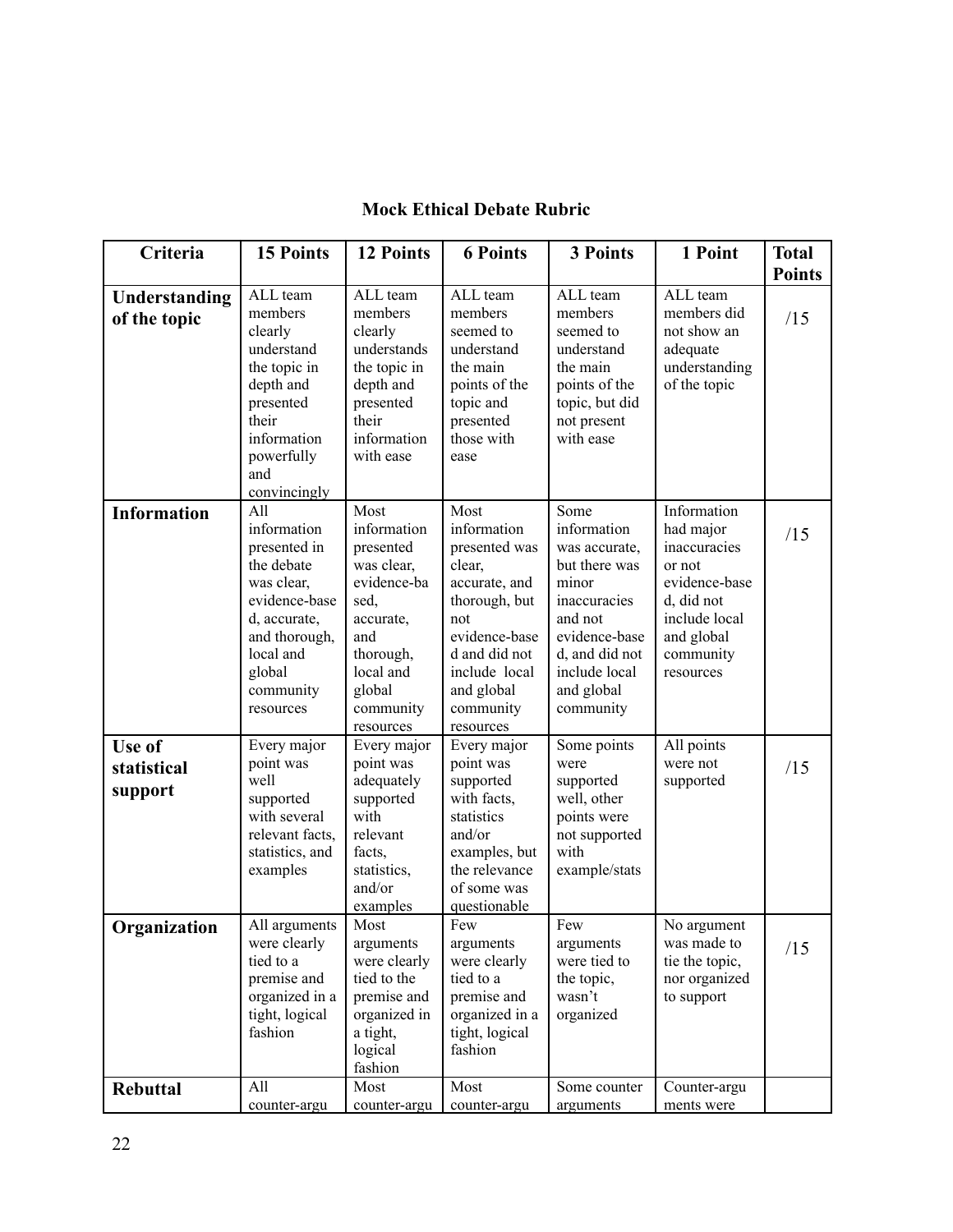|                                                                               | ments were<br>accurate.<br>relevant, and<br>evidence-base<br>d                            | ments were<br>accurate.<br>relevant, and<br>evidence-ba<br>sed                                                                         | ments were<br>accurate and<br>relevant, but<br>no<br>evidence-base<br>d support                                                              | were weak<br>and irrelevant                                                                                       | not accurate<br>and/or<br>relevant                                                                     | /15 |
|-------------------------------------------------------------------------------|-------------------------------------------------------------------------------------------|----------------------------------------------------------------------------------------------------------------------------------------|----------------------------------------------------------------------------------------------------------------------------------------------|-------------------------------------------------------------------------------------------------------------------|--------------------------------------------------------------------------------------------------------|-----|
| <b>RESPECT</b> for<br>each other<br>(Disrespect)<br>will NOT be<br>tolerated) | A11<br>statements,<br>body<br>language, and<br>response were<br>respectful and<br>mindful | <b>Statements</b><br>and<br>responses<br>were<br>respectful<br>and used<br>appropriate<br>language,<br>but body<br>language<br>was not | Most<br>statements<br>and responses<br>were<br>respectful and<br>in appropriate<br>language, but<br>there was one<br>inappropriate<br>remark | Statements,<br>responses<br>and/or body<br>language was<br>appropriate,<br>but responses<br>were<br>inappropriate | Statements,<br>Reponses<br>and/or body<br>language were<br>inconsistent,<br>unkind, and<br>not mindful | /15 |
| <b>Total Points</b>                                                           |                                                                                           |                                                                                                                                        |                                                                                                                                              |                                                                                                                   |                                                                                                        | /90 |

\*Reference credit <http://course1.winona.edu/shatfield/air/classdebate.pdf>

# **Ethics Case Study Rubric**

| Criteria                                                                                                                                                                                                                                                              | <b>Points</b> |
|-----------------------------------------------------------------------------------------------------------------------------------------------------------------------------------------------------------------------------------------------------------------------|---------------|
| Group identifies the ethical dilemma:<br>Able to describe the dilemma in details by gathering pertinent data and<br>answering the questions with supporting facts                                                                                                     | /10           |
| Group Identifies the stakeholder/s:<br>Able to determine who should be involved in the decisions making process and<br>identifies all invested or interested stakeholders, and key players involved in<br>the case study                                              | /10           |
| Group identifies alternatives:<br>Identify the pros/cons and the associated consequences in depth                                                                                                                                                                     | /10           |
| Group compares and evaluated the ethical arguments:<br>Reference the ANA code of ethics and determine if the ethical decisions<br>support the reasoning of the group. Discuss the ethical alternatives with each<br>other, and explore any unjustifiable issues       | /10           |
| Group is able to problem solve, make ethical decisions, and critically think:<br>Utilize problem solving skills, critical thinking skills and provide ethical<br>decisions throughout the case study and provide rationale to support the<br>answers to the questions | /10           |
| <b>Overall Group Case Study</b>                                                                                                                                                                                                                                       | /50           |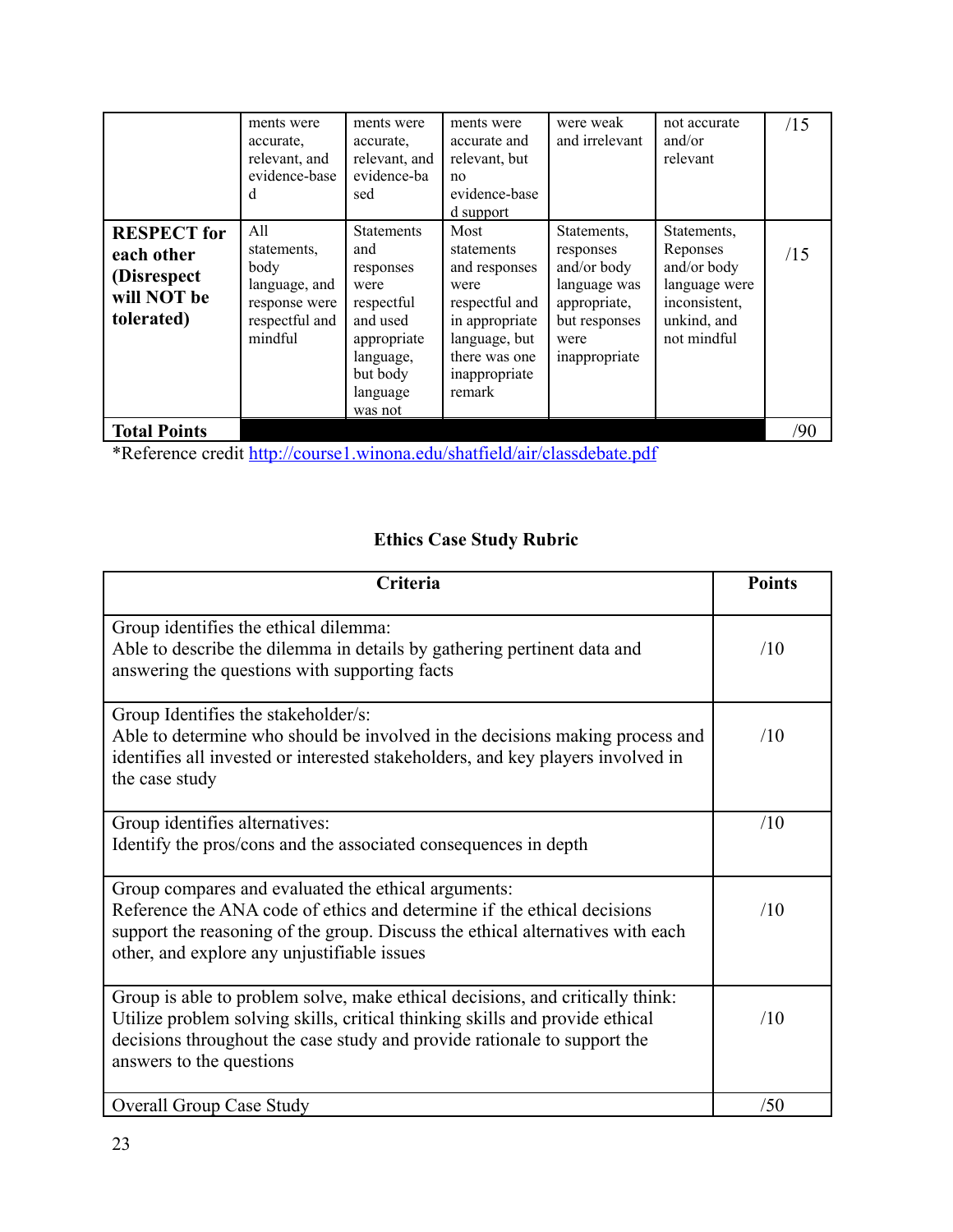- 1. Bioethics is the opposite of healthcare ethics.
	- a. True
	- b. False
- 2. Select all that apply. Which of the following documents were key to the development of laws and principles related to research with human subjects?
	- A. The Belmont Report
	- B. The National Research Act
	- C. Principles of Biomedical Ethics
	- D. Institutes of Health Report
- 3. Respecting a patient's autonomy in the healthcare setting is shown by:
	- A. Deciding the tub is a better option for a homecare patient based on your opinion
	- B. Obtaining informed consent prior to treatments/procedures
	- C. Choosing a patient's meal for them based on your medical opinion
	- D. Not sharing with others that a patient has a communicable disease to avoid Embarrassment
- 4. Nonmaleficence is the same as doing good.
	- a. True
	- b. False
- 5. Which of the following is an example of an ethical conflict that could arise as a healthcare provider?
	- A. Helping a patient understand why they need to take blood pressure medication daily
	- B. Teaching a young person with AIDS how to prevent the spread of the disease while maintaining social dignity
	- C. Helping an elderly person understand an informed consent document prior to a procedure
	- D. Teaching a newly diagnosis diabetic patient how to give themselves insulin injections
- 6. Ethical dilemmas are extremely popular and we face them in almost every decision we make as humans.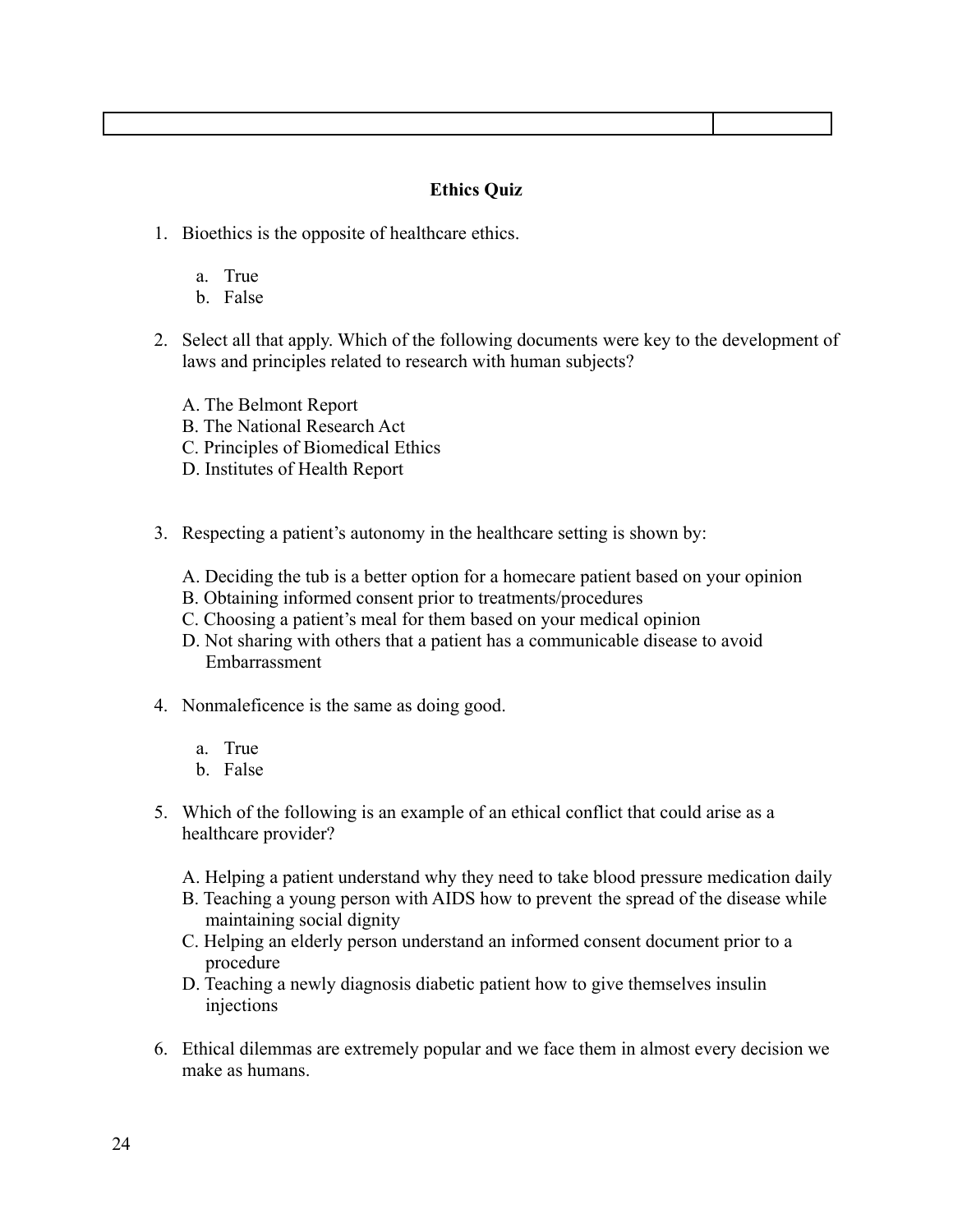- a. True
- b. False
- 7. Paternalism is used to protect persons from their own non-voluntary conduct. What is the different between soft paternalism and hard paternalism?

A. Soft paternalism is used when people are unable to make good decisions themselves and need help, while hard paternalism is used to prevent harm even though someone's actions are by choice.

B. Hard paternalism is used when people are unable to make good decisions themselves and need help, while soft paternalism is used to prevent harm even though someone's actions are by choice.

C. Soft paternalism is recognized and appropriate in society while hard paternalism is rejected by society

D. People with depression and addiction issues often benefit from hard paternalism while people that make informed, autonomous decisions that are harmful benefit from soft paternalism

- 8. Under which topic heading from the Four Topics Method to approach an ethical decision would the following question fall? If incapacitated, has the patient expressed prior preferences?
	- A. Medical indications
	- B. Patient preferences
	- C. Quality of life
	- D. Contextual features
- 9. Why is nursing ethics distinguishable from other healthcare ethics?
	- A. Because it is highly relatable to nursing theory, emphasizing the agreement between ethics and nursing practice
	- B. It is the same as other healthcare ethics
	- C. Because it is highly different from other healthcare ethics
	- D. It is different from other healthcare ethics but the same as bioethics in other **Disciplines**
- 10. Which of the following would automatically be considered a case of negligence by a nurse?
	- A. Failure to follow a physician's order